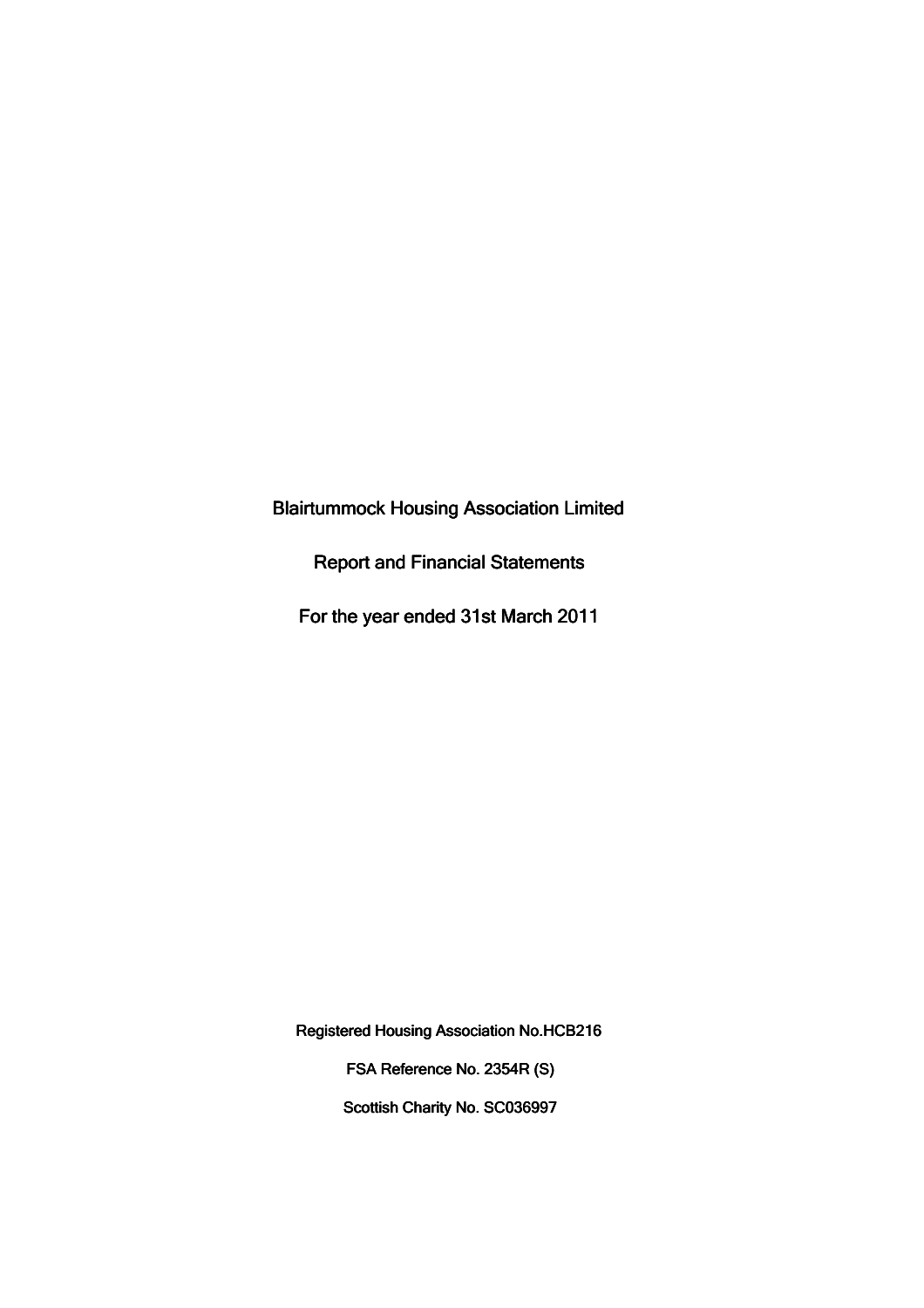## **CONTENTS**

|                                                                       | Page           |
|-----------------------------------------------------------------------|----------------|
| MEMBERS OF THE MANAGEMENT COMMITTEE<br><b>EXECUTIVES AND ADVISERS</b> | $\mathbf{1}$   |
| REPORT OF THE MANAGEMENT COMMITTEE                                    | $\overline{2}$ |
| REPORT BY THE AUDITORS ON<br><b>CORPORATE GOVERNANCE MATTERS</b>      | 5              |
| <b>REPORT OF THE AUDITORS</b>                                         | 6              |
| INCOME AND EXPENDITURE ACCOUNT                                        | 8              |
| <b>BALANCE SHEET</b>                                                  | 9              |
| <b>CASH FLOW STATEMENT</b>                                            | 10             |
| NOTES TO THE FINANCIAL STATEMENTS                                     | 11             |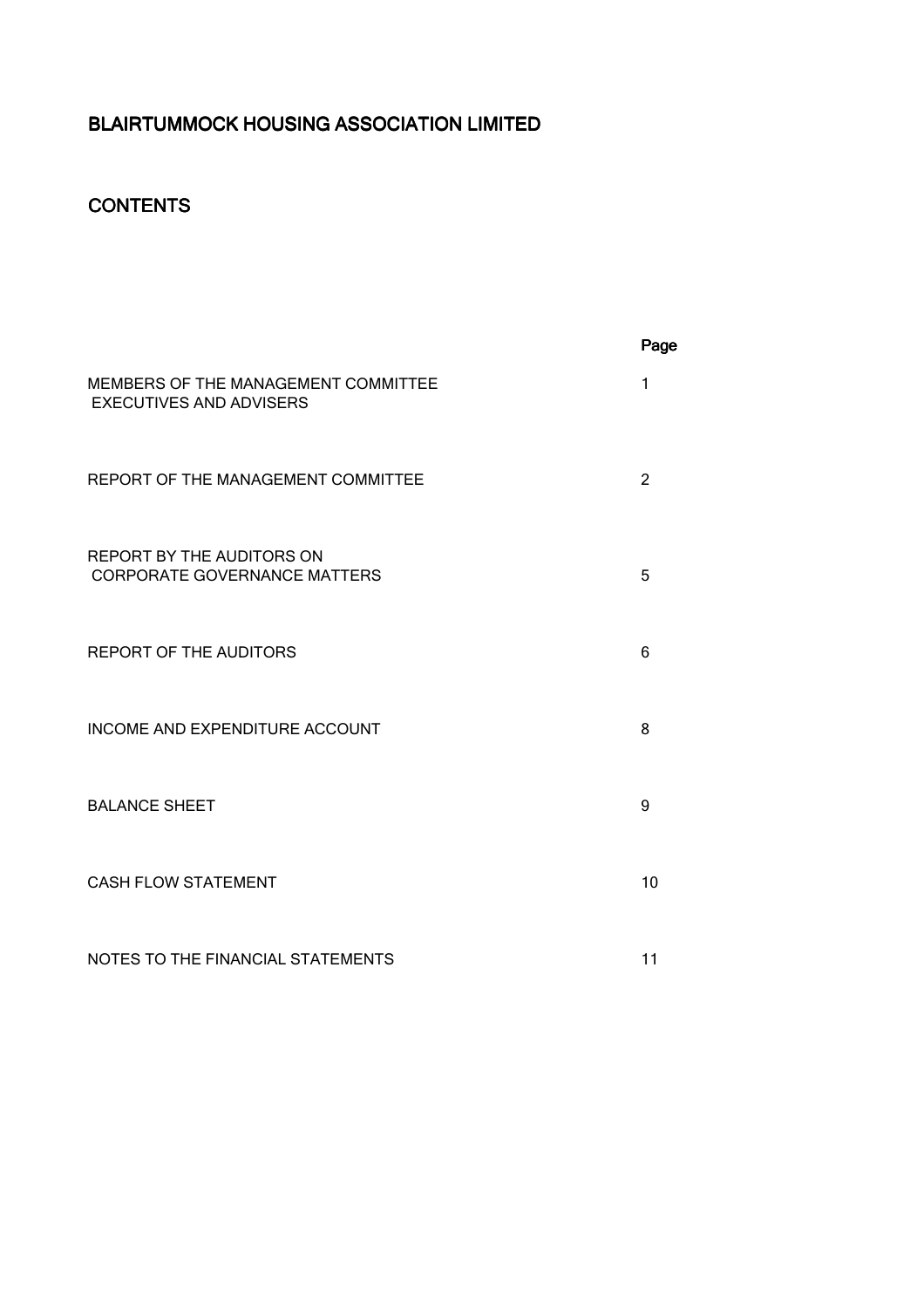## MANAGEMENT COMMITTEE, EXECUTIVES AND ADVISERS YEAR ENDED 31st MARCH 2011

### MANAGEMENT COMMITTEE

Catherine Black Mary Catherine Mulligan Margaret Pirrie John Wilkie Pat Aitken Helen Casey Maureen Loughran Betty McGill William Ross<br>Jerry Haraburda Cllr. C. McMaster Cllr G Thoms

**Chairperson** Vice Chairperson **Secretary** Treasurer

Co-opted 13th January 2011

## EXECUTIVE OFFICERS

Susan Crookston **Director** Director Jacqui O'Rourke Deputy Director

### REGISTERED OFFICE

45 Boyndie Street **Glasgow** G34 9JQ

## AUDITORS

Alexander Sloan Chartered Accountants 38 Cadogan Street **Glasgow** G2 7HF

BANKERS Clydesdale Bank Plc 47 Main Street **Ballieston** Glasgow G69 6SQ

## **SOLICITORS**

T.C Young 7 West George Street Glasgow G2 1BA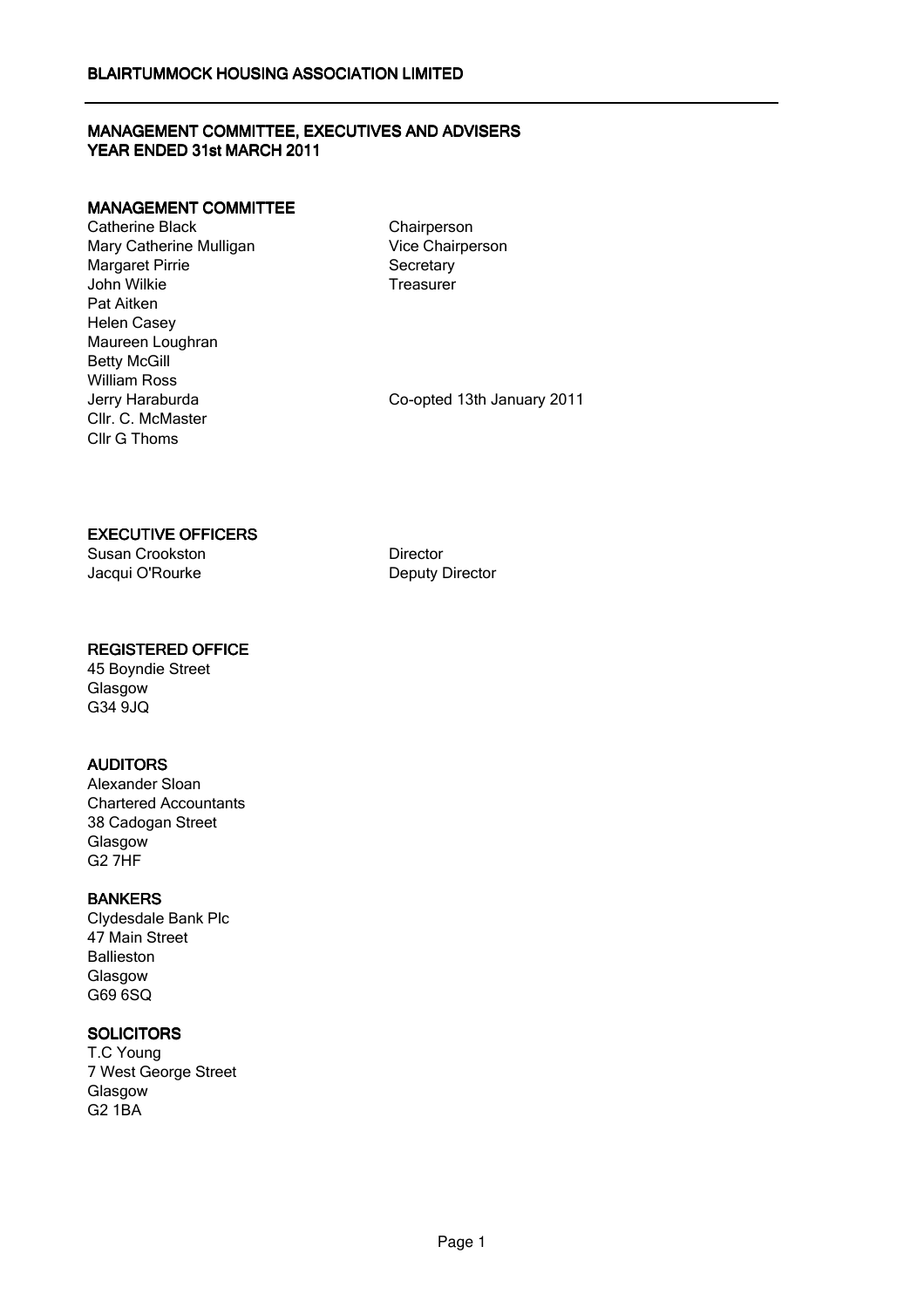#### REPORT OF THE MANAGEMENT COMMITTEE FOR THE YEAR ENDED 31ST MARCH 2011

The Management Committee presents its report and the Financial Statements for the year ended 31st March 2011.

#### Legal Status

The Association is a registered non-profit making organisation under the Industrial and Provident Societies Act 1965 No.2354R (S). The Association is constituted under its Rule Book. The Association is a registered Scottish Charity with the charity number SC036997.

#### Principal Activities

The principal activities of the Association are the provision and management of affordable rented accommodation.

#### Review of Business and Future Developments

The members of the Management Committee are of the opinion that the state of affairs of the Association is satisfactory. 177 tenants transferred from Glasgow Housing Association on 28th June 2010. A further 259 tenants were successfully balloted in May 2011 and transferred on 27th June 2011.

The Association has an extensive investment programme scheduled over the next four years and a demolition programme for 120 low demand properties, inherited from GHA, over the next 10 years.

The increase in stock numbers has no significant impact on the organisational structure since the Association has been managing the houses on behalf of Glasgow Housing Association for 8 years.

The Association will continue to invest in stock but has no immediate plans for increasing their stock.

#### Management Committee and Executive Officers

The members of the Management Committee and the Executive Officers are listed on Page 1.

Each member of the Management Committee holds one fully paid share of £1 in the Association. The Executive Officers hold no interest in the Association's share capital and, although not having the legal status of Directors, they act as Executives within the authority delegated by the Management Committee.

The members of the Management Committee are also Trustees of the Charity. Members of the Management Committee are appointed by the members at the Association's Annual General Meeting.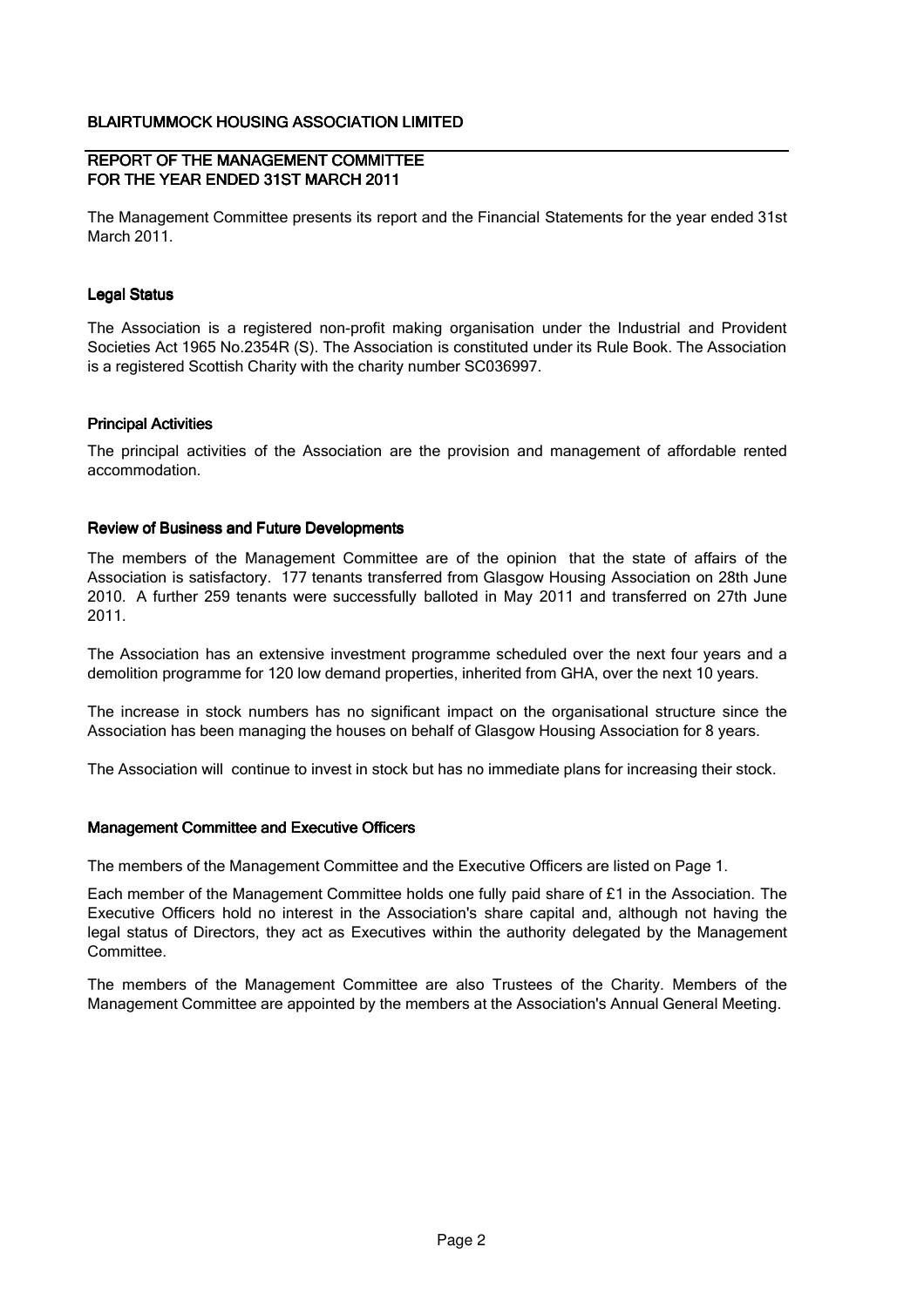#### REPORT OF THE MANAGEMENT COMMITTEE FOR THE YEAR ENDED 31ST MARCH 2011

#### Statement of Management Committee's Responsibilities

The Industrial and Provident Societies Acts 1965 to 2002 require the Management Committee to prepare Financial Statements for each financial year which give a true and fair view of the state of affairs of the Association and of the surplus or deficit of the Association for that period. In preparing those Financial Statements, the Management Committee is required to:-

- select suitable accounting policies and then apply them consistently;
- make judgments and estimates that are reasonable and prudent;
- state whether applicable accounting standards have been followed, subject to any material departures disclosed and explained in the Financial Statements;
- prepare the Financial Statements on the going concern basis unless it is inappropriate to presume that the Association will continue in business;
- prepare a statement on Internal Financial Control.

The Management Committee is responsible for keeping proper accounting records which disclose with reasonable accuracy at any time the financial position of the Association and to enable them to ensure that the Financial Statements comply with the Industrial and Provident Societies Act 1965 to 2002, the Housing (Scotland) Act 2001 and the Registered Social Landlords Accounting Requirements (Scotland) Order 2007. They are also responsible for safeguarding the assets of the Association and hence for taking reasonable steps for the prevention and detection of fraud and other irregularities. It is also responsible for ensuring the Association's suppliers are paid promptly.

The Management Committee must in determining how amounts are presented within items in the income and expenditure account and balance sheet, have regard to the substance of the reported transaction or arrangement, in accordance with generally accepted accounting practices.

In so far as the Management Committee are aware:

- There is no relevant audit information (information needed by the Housing Association's auditors in connection with preparing their report) of which the Association's auditors are unaware, and
- The Management Committee have taken all steps that they ought to have taken to make themselves aware of any relevant audit information and to establish that the Housing Association's auditors are aware of that information.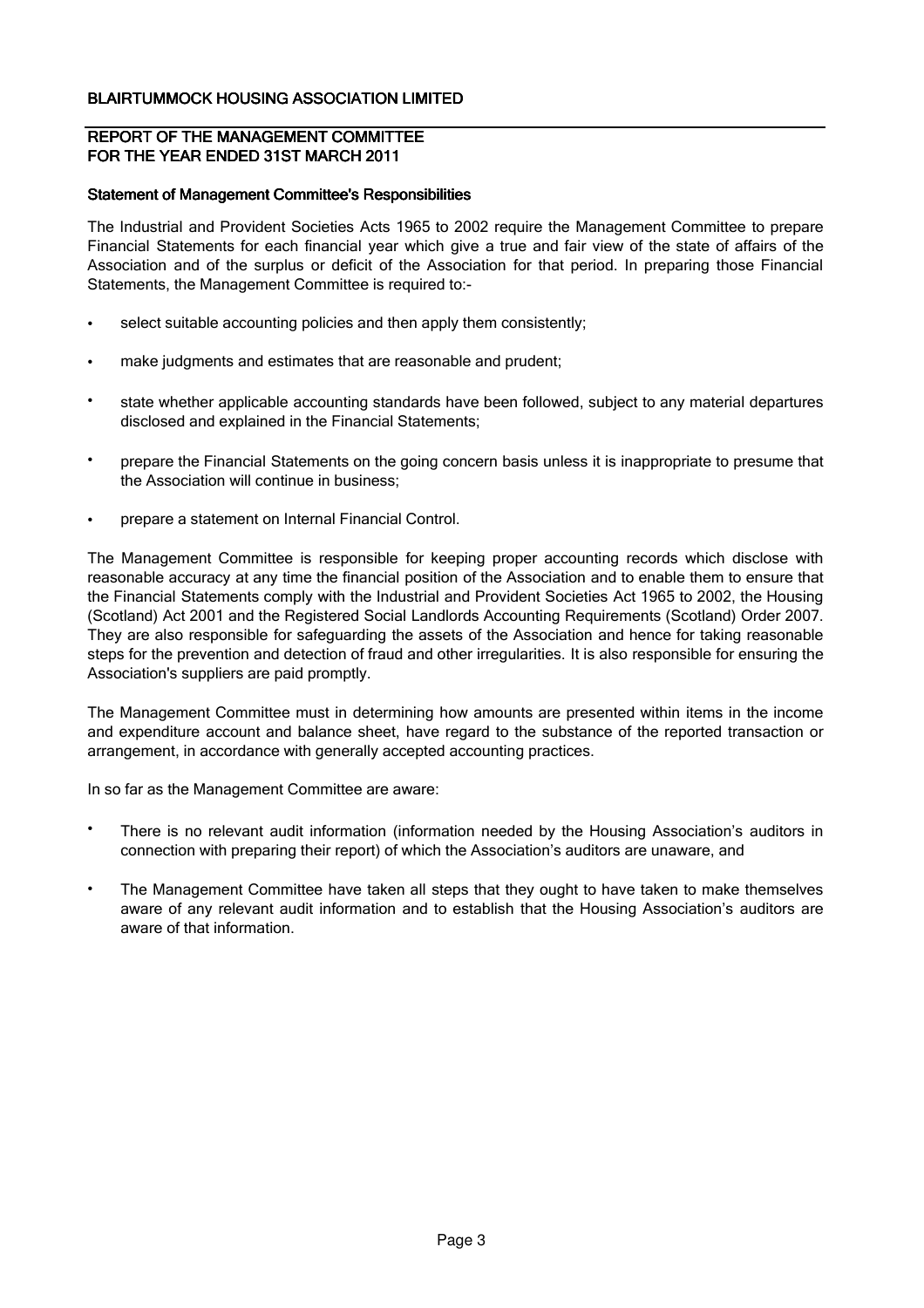#### REPORT OF THE MANAGEMENT COMMITTEE FOR THE YEAR ENDED 31ST MARCH 2011

#### Statement on Internal Financial Control

The Management Committee acknowledges its ultimate responsibility for ensuring that the Association has in place a system of controls that is appropriate for the business environment in which it operates. These controls are designed to give reasonable assurance with respect to:

- the reliability of financial information used within the Association, or for publication;
- the maintenance of proper accounting records:
- the safeguarding of assets against unauthorised use or disposition.

It is the Management Committee's responsibility to establish and maintain systems of Internal Financial Control. Such systems can only provide reasonable and not absolute assurance against material financial mis-statement or loss. Key elements of the Association's systems include ensuring that:

- formal policies and procedures are in place, including the ongoing documentation of key systems and rules relating to the delegation of authority, which allow the monitoring of controls and restrict the unauthorised use of Association's assets;
- experienced and suitably qualified staff take responsibility for important business functions and annual appraisal procedures have been established to maintain standards of performance;
- forecasts and budgets are prepared which allow the management team and theManagement Committee to monitor key business risks, financial objectives and the progress being made towards achieving the financial plans set for the year and for the medium term;
- •

regular financial management reports are prepared promptly, providing relevant, reliable and up to date financial and other information, with significant variances from budget being investigated as appropriate;

- all significant new initiatives, major commitments and investment projects are subject to formal authorisation procedures, through the Management Committee;
- the Management Committee receive reports from management and from the external and internal auditors to provide reasonable assurance that control procedures are in place and are being followed and that a general review of the major risks facing the Association is undertaken;
- formal procedures have been established for instituting appropriate action to correct any weaknesses identified through internal or external audit reports.

### Auditors

A resolution to re-appoint the Auditors, Alexander Sloan, Chartered Accountants, will be proposed at the Annual General Meeting.

## By order of the Management Committee

**Secretary** 04 August 2011 MARAGARET PIRRIE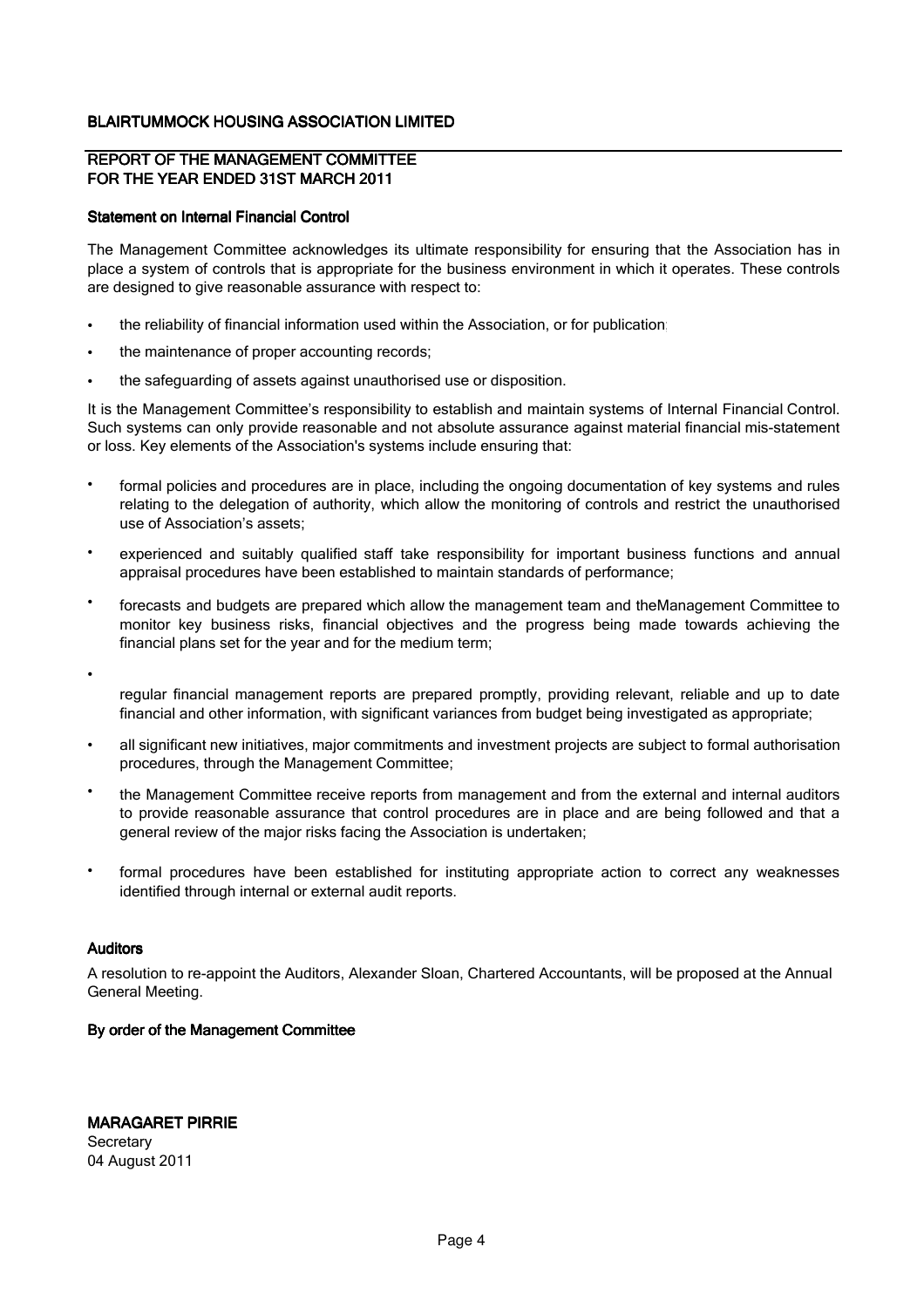#### REPORT BY THE AUDITORS TO THE MANAGEMENT COMMITTEE OF BLAIRTUMMOCK HOUSING ASSOCIATION LIMITED ON CORPORATE GOVERNANCE MATTERS

In addition to our audit of the Financial Statements, we have reviewed your statement on Page 4 concerning the Association's compliance with the information required by the section on Internal Financial Control within SFHA's publication "Raising Standards in Housing".

#### Basis of Opinion

We carried out our review having regard to the requirements relating to corporate governance matters within Bulletin 2006/5 issued by the Auditing Practices Board. The Bulletin does not require us to review the effectiveness of the Association's procedures for ensuring compliance with the guidance notes, nor to investigate the appropriateness of the reasons given for non-compliance.

#### Opinion

In our opinion the Statement on Internal Financial Control on page 4 has provided the disclosures required by the section on Internal Financial Control within SFHA's publication "Raising Standards in Housing" and is consistent with the information which came to our attention as a result of our audit work on the Financial Statements.

Through enquiry of certain members of the Management Committee and Officers of the Association, and examination of relevant documents, we have satisfied ourselves that the Management Committee's Statement on Internal Financial Control appropriately reflects the Association's compliance with the information required by the section on Internal Financial Control within SFHA's "Raising Standards in Housing".

ALEXANDER SLOAN Chartered Accountants

GLASGOW 04 August 2011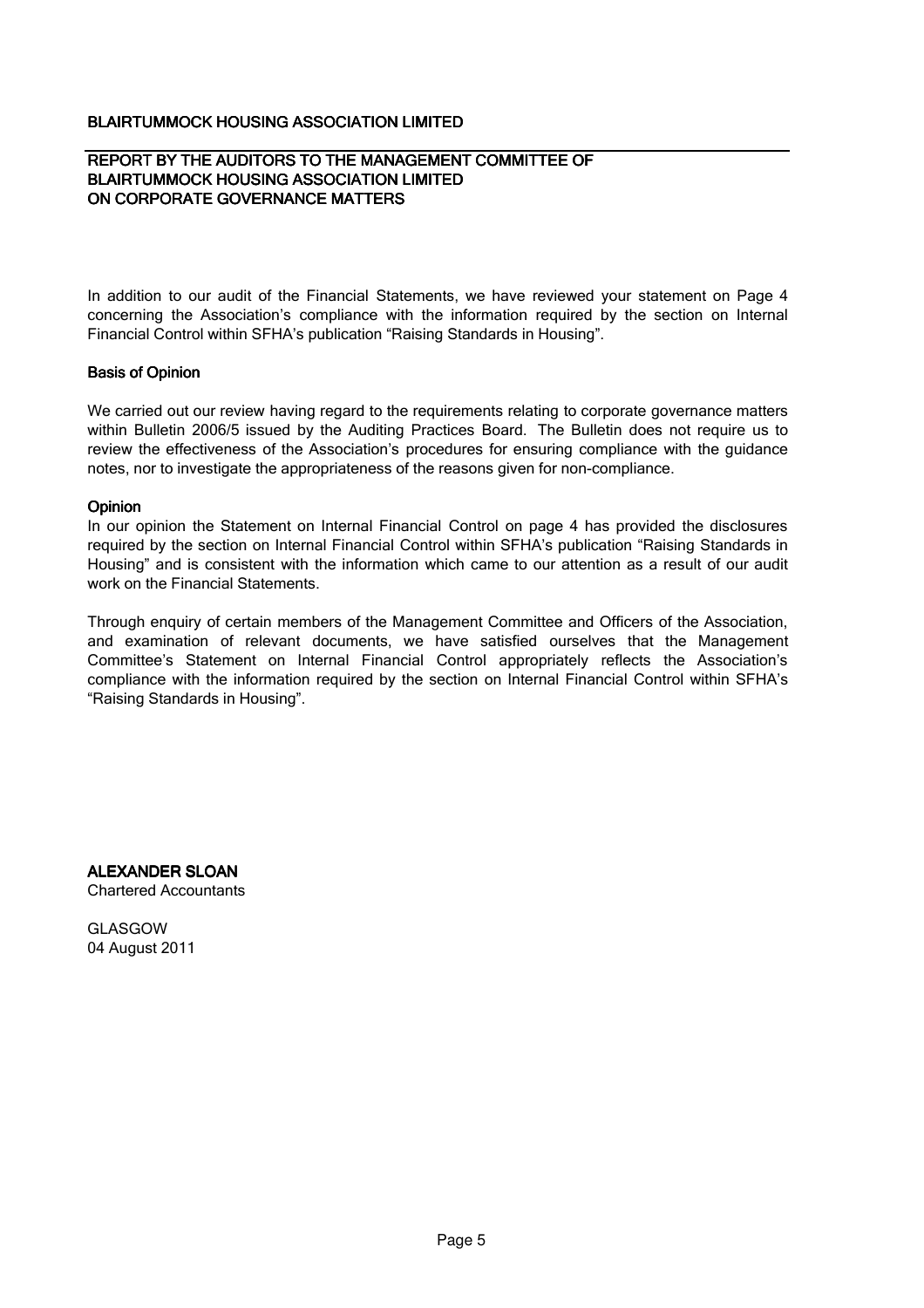We have audited the financial statements of Blairtummock Housing Association Limited for the year ended 31st March 2011 which comprise an income and expenditure account, balance sheet, cash flow statement and related notes. The financial reporting framework that has been applied in their preparation is applicable law and United Kingdom Accounting Standards (United Kingdom Generally Accepted Accounting Practice).

This report is made solely to the Association's members, as a body, in accordance with Section 9 of the Friendly and Industrial and Provident Societies Act 1968. Our audit work has been undertaken so that we might state to the Association's members those matters we are required to state to them in an auditors' report and for no other purpose. To the fullest extent permitted by law, we do not accept or assume responsibility to anyone other than the Association and the Association's members as a body, for our audit work, for this report, or for the opinions we have formed.

#### Respective Responsibilities of Management Committee and Auditors

As explained more fully in the Statement of Management Committee's Responsibilities the Association's Management Committee are responsible for the preparation of the Financial Statements that give a true and fair view.

Our responsibility is to audit and express an opinion on the financial statements in accordance with applicable law and International Standards on Auditing (UK and Ireland). Those standards require us to comply with the Auditing Practices Board's (APB's) Ethical Standards for Auditors.

#### Scope of the audit on the Financial Statements

An audit involves obtaining evidence about the amounts and disclosures in the financial statements sufficient to give reasonable assurance that the financial statements are free from material misstatement, whether caused by fraud or error. This includes an assessment of: whether the accounting policies are appropriate to the Association's circumstances and have been consistently applied and adequately disclosed; the reasonableness of significant accounting estimates made by the Management Committee; and the overall presentation of the financial statements. In addition, we read all the financial and non-financial information in the Management Committee's report to identify material inconsistencies with the audited financial statements. If we become aware of any apparent material misstatements or inconsistencies we consider the implications of our report.

### Opinion on the financial statements

In our opinion the Financial Statements:

- give a true and fair view of the state of the Association's affairs as at 31st March 2011 and of its income and expenditure for the year then ended;
- have been properly prepared in accordance with United Kingdom Generally Accepted Accounting Practice; and
- have been properly prepared in accordance with the Industrial and Provident Societies Acts 1965 to 2002, the Housing (Scotland) Act 2001 and the Registered Social Landlords Accounting Requirements (Scotland) Order

2007. In our opinion the exemption granted by the Financial Services Authority from the requirement to prepare Group Accounts is applicable as the amounts involved are not material.

/continued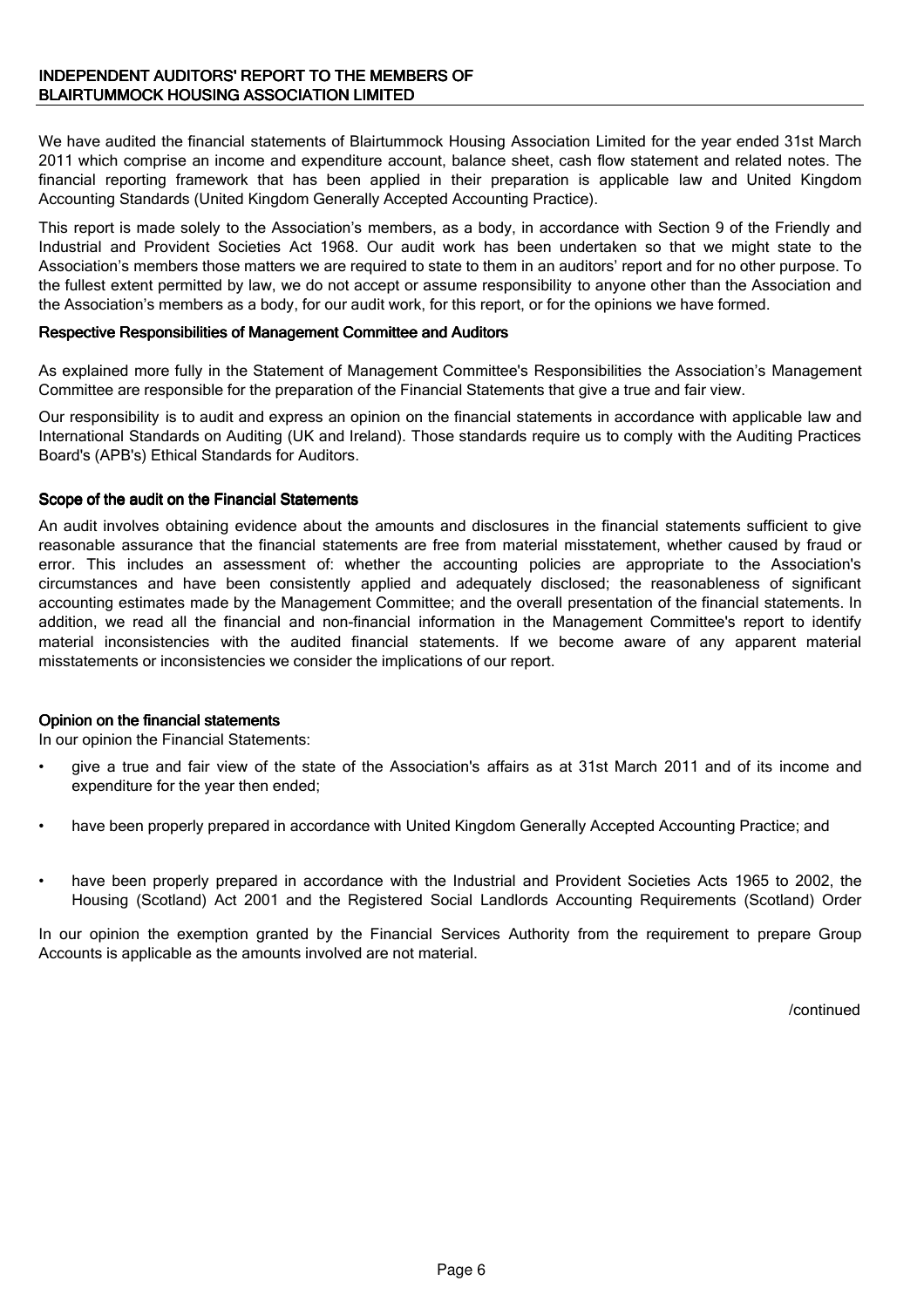## INDEPENDENT AUDITORS' REPORT TO THE MEMBERS OF BLAIRTUMMOCK HOUSING ASSOCIATION LIMITED (contd.)

#### Matters on which we are required to report by exception

We are required to report to you under the Industrial and Provident Societies Acts 1965 to 2002 if, in our opinion:

- proper books of account have not been kept by the Association in accordance with the requirements of the legislation.
- a satisfactory system of control over transactions has not been maintained by the Association in accordance with the requirements of the legislation.
- the Income and Expenditure Account to which our report relates, and the Balance Sheet are not in agreement with the books of the Association.
- we have not received all the information and explanations necessary for the purposes of our audit.

We have nothing to report in respect of these matters.

## ALEXANDER SLOAN

Chartered Accountants Statutory Auditors GLASGOW 04 August 2011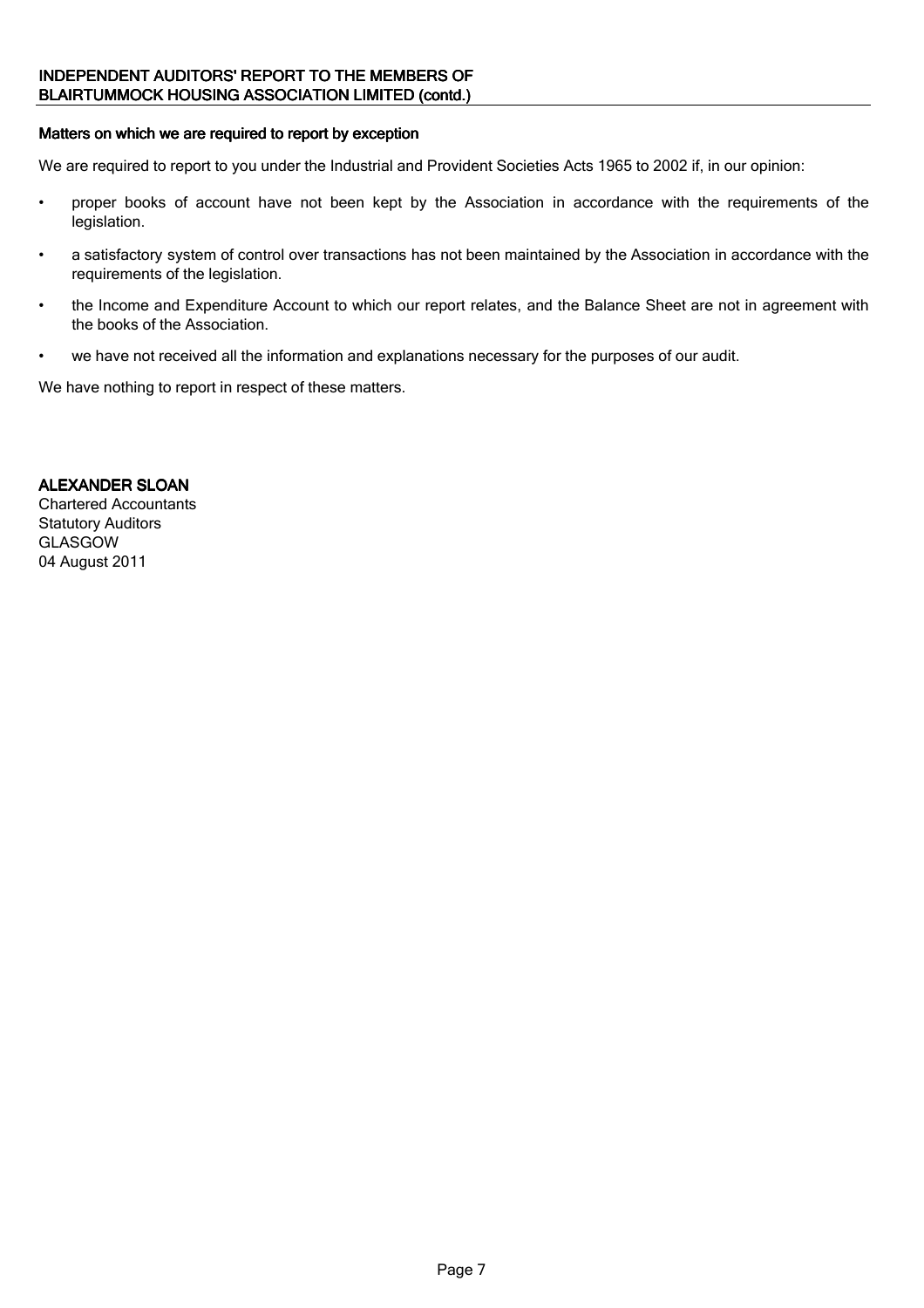## INCOME AND EXPENDITURE ACCOUNT FOR THE YEAR ENDED 31st MARCH 2011

|                                                                 | <b>Notes</b> | £          | 2011<br>£   | £          | 2010<br>£   |
|-----------------------------------------------------------------|--------------|------------|-------------|------------|-------------|
| <b>TURNOVER</b>                                                 | 2.           |            | 2,100,351   |            | 1,655,673   |
| <b>Operating Costs</b>                                          | 2.           |            | (1,520,297) |            | (1,275,406) |
|                                                                 |              |            |             |            |             |
| <b>OPERATING SURPLUS</b>                                        | 8.           |            | 580,054     |            | 380,267     |
| Release of Negative Goodwill                                    | 21.          | 15,420     |             |            |             |
| Interest Receivable and Other Income                            |              | 12,524     |             | 9,303      |             |
| Interest Payable and Similar Charges                            | 7.           | (216, 353) |             | (152, 121) |             |
|                                                                 |              |            | (188, 409)  |            | (142, 818)  |
| <b>SURPLUS ON ORDINARY ACTIVITIES</b><br><b>BEFORE TAXATION</b> |              |            | 391,645     |            | 237,449     |

All amounts relate to continuing activities. All recognised surpluses and deficits have been included in the Income & Expenditure Account. Historical cost surpluses and deficits are identical to those shown in the accounts.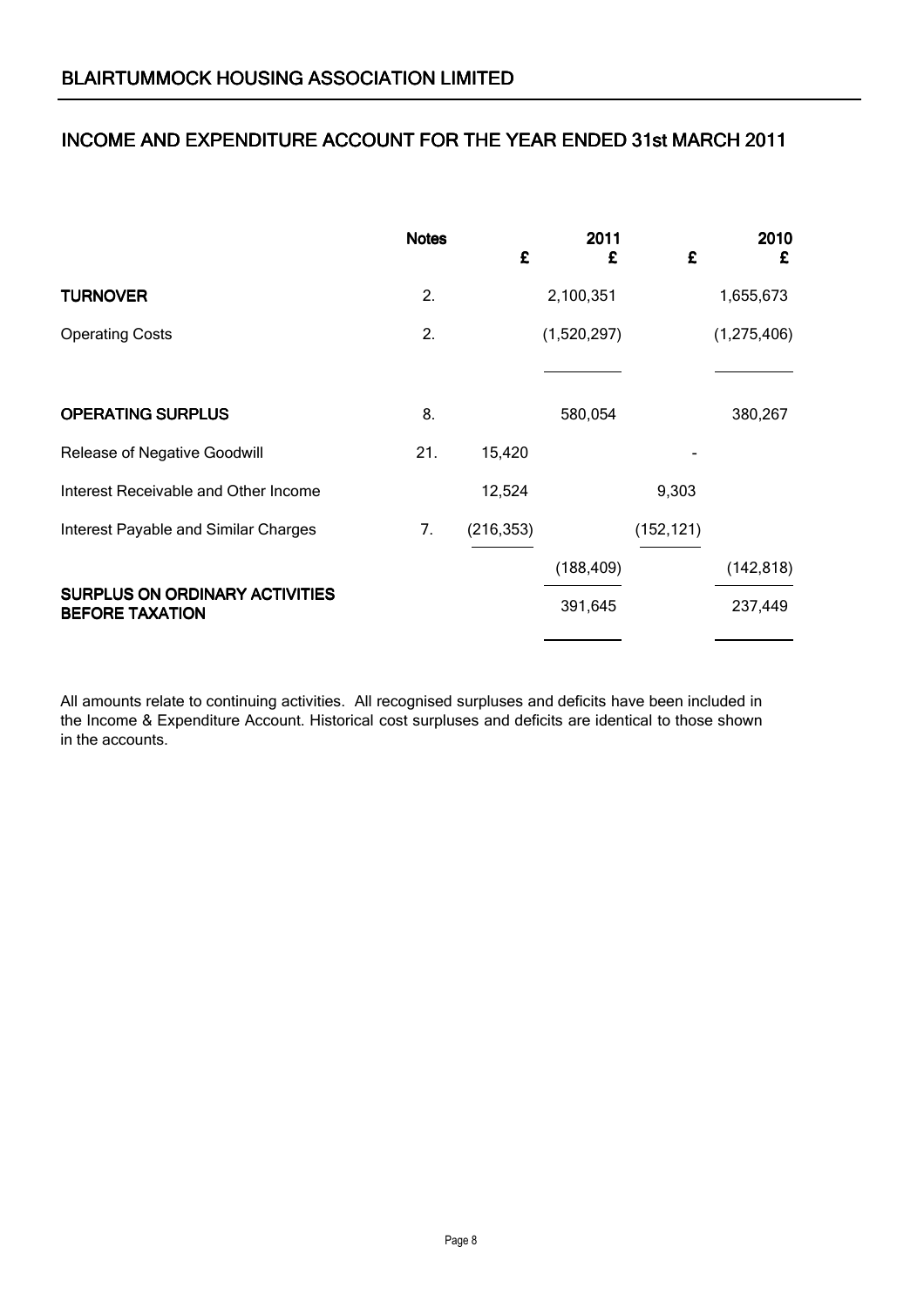## BALANCE SHEET AS AT 31st MARCH 2011

|                                                          | <b>Notes</b>  | £          | 2011<br>£      | £          | 2010<br>£      |
|----------------------------------------------------------|---------------|------------|----------------|------------|----------------|
| <b>TANGIBLE FIXED ASSETS</b>                             |               |            |                |            |                |
| Housing Properties - Depreciated Cost                    | 10.(a)        |            | 31,466,600     |            | 28,694,146     |
| Less: Social Housing Grant                               | 10.(a)        |            | (23, 941, 077) |            | (23, 912, 739) |
| : Other Public Grants                                    | 10.(a)        |            | (107, 200)     |            | (107, 200)     |
|                                                          |               |            | 7,418,323      |            | 4,674,207      |
| Other fixed assets                                       | 10.(b)        |            | 943,432        |            | 953,219        |
|                                                          |               |            | 8,361,755      |            | 5,627,426      |
| <b>CURRENT ASSETS</b>                                    |               |            |                |            |                |
| <b>Debtors</b>                                           | 12.           | 143,829    |                | 103,709    |                |
| Investments                                              | 22.           | 755,803    |                | 1,052,773  |                |
| Cash at bank and in hand                                 |               | 943,438    |                | 337,130    |                |
|                                                          |               | 1,843,070  |                | 1,493,612  |                |
| <b>CREDITORS:</b> Amounts falling due within one<br>year | 13.           | (389, 513) |                | (311, 486) |                |
|                                                          |               |            |                |            |                |
| <b>NET CURRENT ASSETS</b>                                |               |            | 1,453,557      |            | 1,182,126      |
| TOTAL ASSETS LESS CURRENT LIABILITIES                    |               |            | 9,815,312      |            | 6,809,552      |
| <b>CREDITORS:</b> Amounts falling due after more         |               |            |                |            |                |
| than one year                                            | 14.           |            | (6,402,042)    |            | (4,690,122)    |
|                                                          |               |            |                |            |                |
| <b>NET ASSETS</b>                                        |               |            | 3,413,270      |            | 2,119,431      |
| <b>CAPITAL AND RESERVES</b>                              |               |            |                |            |                |
| <b>Share Capital</b>                                     | 16.           |            | 137            |            | 128            |
| <b>Designated Reserves</b>                               | 17.(a)        |            | 1,018,121      |            | 1,016,445      |
| <b>Revenue Reserves</b>                                  |               |            | 1,492,827      |            | 1,102,858      |
| <b>Negative Goodwill</b>                                 | 17.(b)<br>21. |            | 902,185        |            |                |
|                                                          |               |            | 3,413,270      |            | 2,119,431      |
|                                                          |               |            |                |            |                |

The Financial Statements were approved by the Management Committee and signed on their behalf on 04 August 2011.

CATHERINE BLACK **Chairperson** 

JOHN WILKIE **Treasurer** 

MARGARET PIRRIE **Secretary**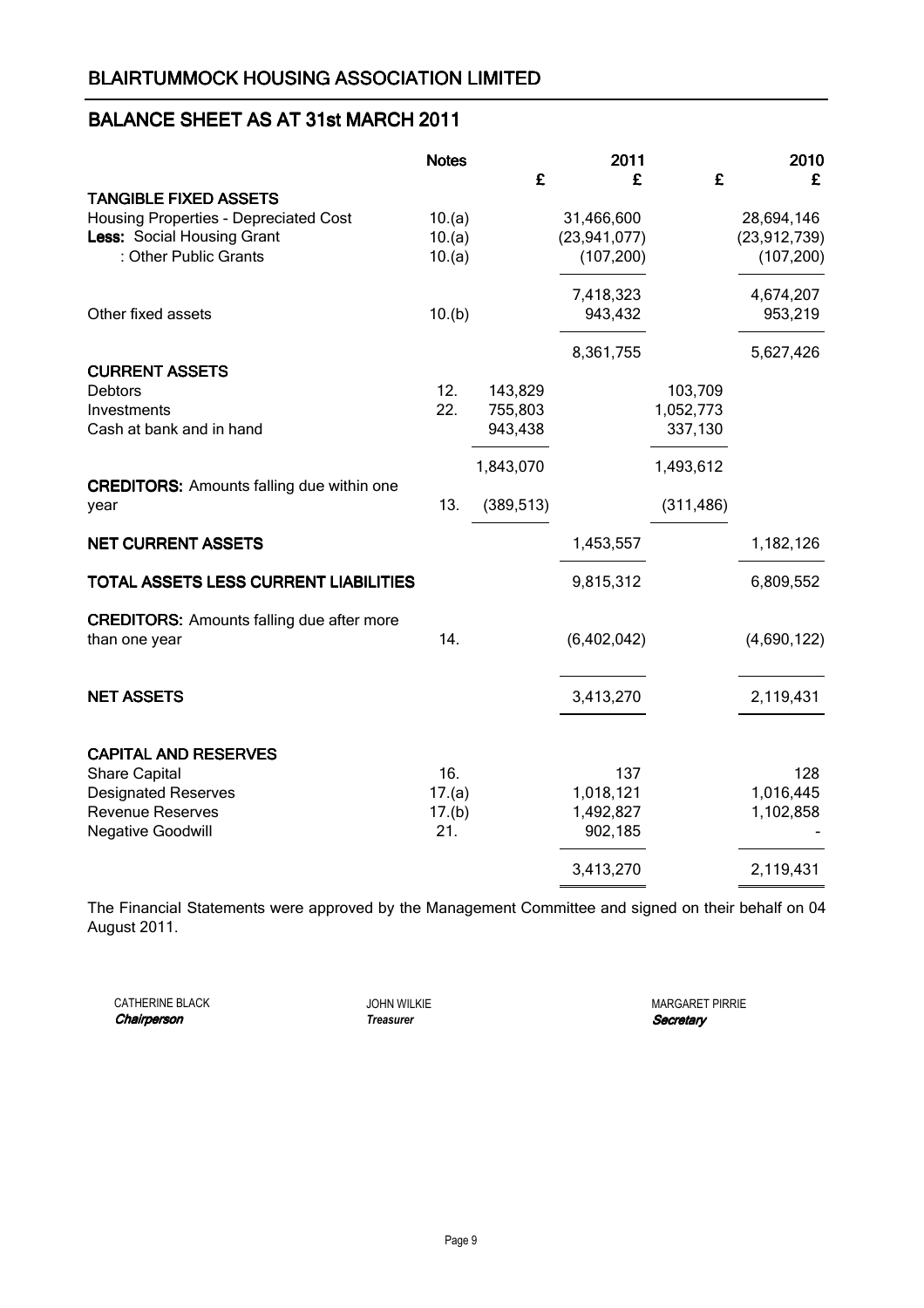# CASH FLOW STATEMENT FOR THE YEAR ENDED 31st MARCH 2011

|                                                                                                                                                                                                                                                                                | <b>Notes</b> | £                                                         | 2011<br>£   | £                              | 2010<br>£  |
|--------------------------------------------------------------------------------------------------------------------------------------------------------------------------------------------------------------------------------------------------------------------------------|--------------|-----------------------------------------------------------|-------------|--------------------------------|------------|
| <b>Net Cash Inflow from Operating Activites</b>                                                                                                                                                                                                                                | 15.          |                                                           | 802,288     |                                | 532,985    |
| Returns on Investment and Servicing of Finance<br>Interest Received<br><b>Interest Paid</b>                                                                                                                                                                                    |              | 12,466<br>(216, 353)                                      |             | 7,940<br>(152, 121)            |            |
| Net Cash Outflow from Investment and Servicing<br>of Finance                                                                                                                                                                                                                   |              |                                                           | (203, 887)  |                                | (144, 181) |
| <b>Capital Expenditure and Financial Investment</b><br>Acquisition and Construction of Properties<br><b>Negative Goodwill on Acquisition</b><br>Purchase of Other Fixed Assets<br>Social Housing Grant Received<br>Social Housing Grant Repaid<br><b>Other Grants Received</b> |              | (2,908,577)<br>917,605<br>(21, 927)<br>6,299<br>(14, 729) |             | (79, 558)<br>(2,389)<br>57,176 |            |
| Net Cash Outflow from Capital Expenditure and<br><b>Financial Investment</b>                                                                                                                                                                                                   |              |                                                           | (2,021,329) |                                | (24, 771)  |
| Net Cash (Outflow) / Inflow before use of Liquid<br><b>Resources and Financing</b>                                                                                                                                                                                             |              |                                                           | (1,422,928) |                                | 364,033    |
| <b>Management of Liquid Resources</b><br>Change in short term deposits with banks                                                                                                                                                                                              |              |                                                           | 296,970     |                                | (2,773)    |
| Financing<br>Loan Advances Received<br>Loan Principal Repayments<br>Share Capital Issued                                                                                                                                                                                       |              | 1,922,000<br>(189, 743)<br>9                              |             | (160, 183)<br>2                |            |
| Net Cash Inflow / (Outflow) from Financing                                                                                                                                                                                                                                     |              |                                                           | 1,732,266   |                                | (160, 181) |
| <b>Increase in Cash</b>                                                                                                                                                                                                                                                        | 15.          |                                                           | 606,308     |                                | 201,079    |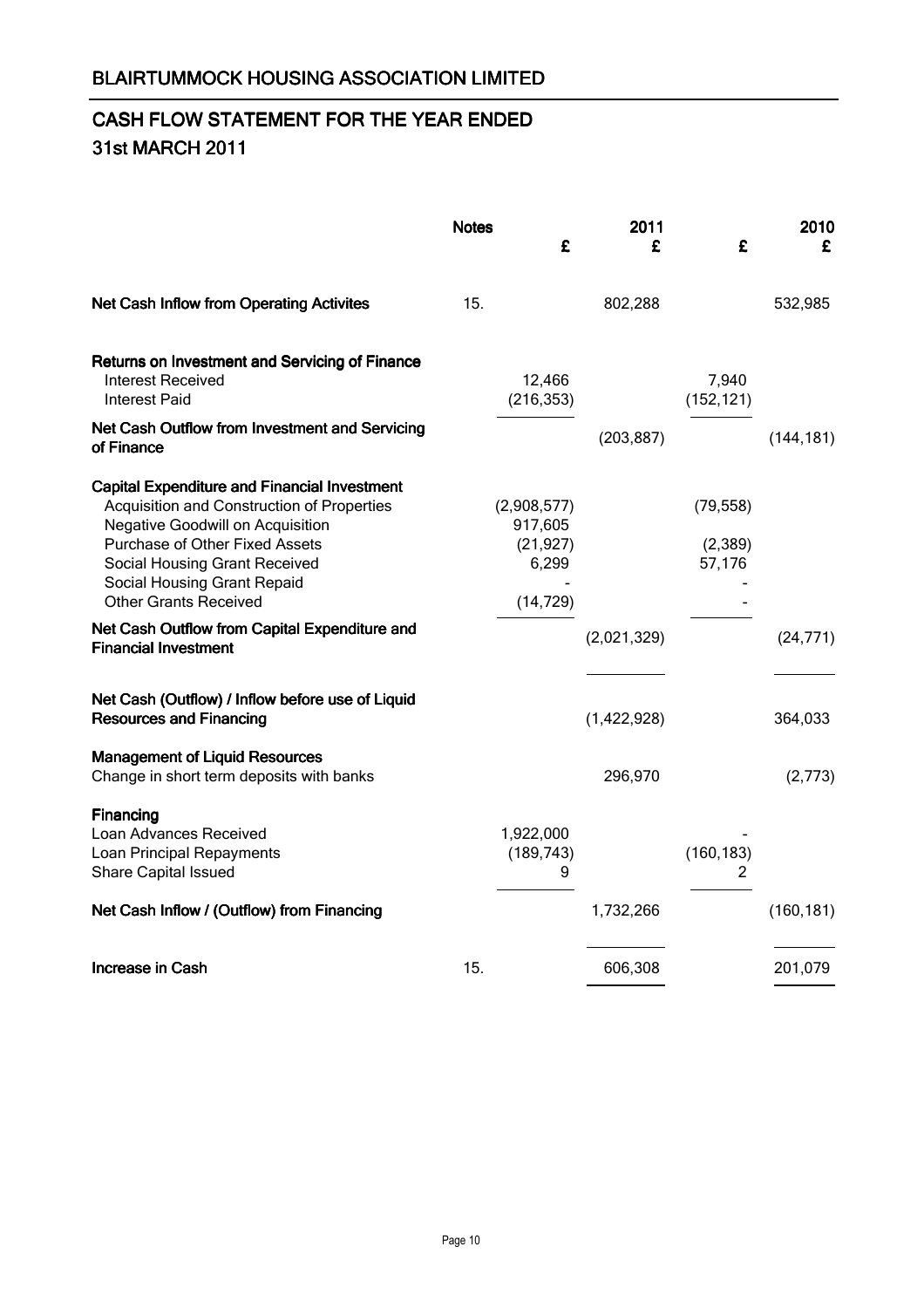## NOTES TO THE FINANCIAL STATEMENTS

#### 1 PRINCIPAL ACCOUNTING POLICIES

#### Basis Of Accounting

The Financial Statements have been prepared in accordance with applicable Accounting Standards, the Statement of Recommended Practice - Accounting by Registered Social Landlords 2008, and on the historical cost basis. They also comply with the Registered Social Landlords Accounting Requirements (Scotland) Order 2007. A summary of the more important accounting policies is set out below.

#### **Turnover**

Turnover represents rental and service charge income receivable, fees receivable and revenue grants receivable.

#### Retirement Benefits

The Association participates in the Scottish Housing Associations' Defined Benefits Pension Scheme and retirement benefits to employees of the Association are funded by the contributions from all participating employers and employees in the Scheme. Payments are made in accordance with periodic calculations by consulting Actuaries and are based on pension costs applicable across the various participating Associations taken as a whole.

#### Valuation Of Housing Properties

Housing Properties are stated at cost, less social housing and other public grants and less accumulated depreciation. Depreciation is charged on a straight line basis over the expected economic useful lives of the properties at an annual rate of 2%. Land is not depreciated. Housing Properties are reviewed for impairment if events or circumstances indicate that the carrying value is higher than the recoverable amount.

#### Depreciation And Impairment Of Other Fixed Assets

Other Fixed Assets are stated at cost less accumulated depreciation. Depreciation is charged on a straight line basis over the expected economic useful lives of the assets at the following annual rates:-

| 2%         |
|------------|
| 10%        |
| 33%        |
| <b>20%</b> |
|            |

The carrying value of tangible fixed assets are reviewed for impairment in periods if events or changes in circumstances indicate the carrying value may not be recoverable.

#### Social Housing Grant And Other Grants In Advance/Arrears

Where developments have been financed wholly or partly by Social Housing Grant or other capital grant, the cost of those developments has been reduced by the amount of the grant receivable. The amount of the grants receivable is shown separately on the Balance Sheet.

Social Housing Grant received in respect of revenue expenditure is credited to the Income and Expenditure Account in the same period as the expenditure to which it relates.

Although Social Housing Grant is treated as a grant for accounting purposes, it may nevertheless become repayable in certain circumstances, such as the disposal of certain assets. The amount repayable would be restricted to the net proceeds of sale.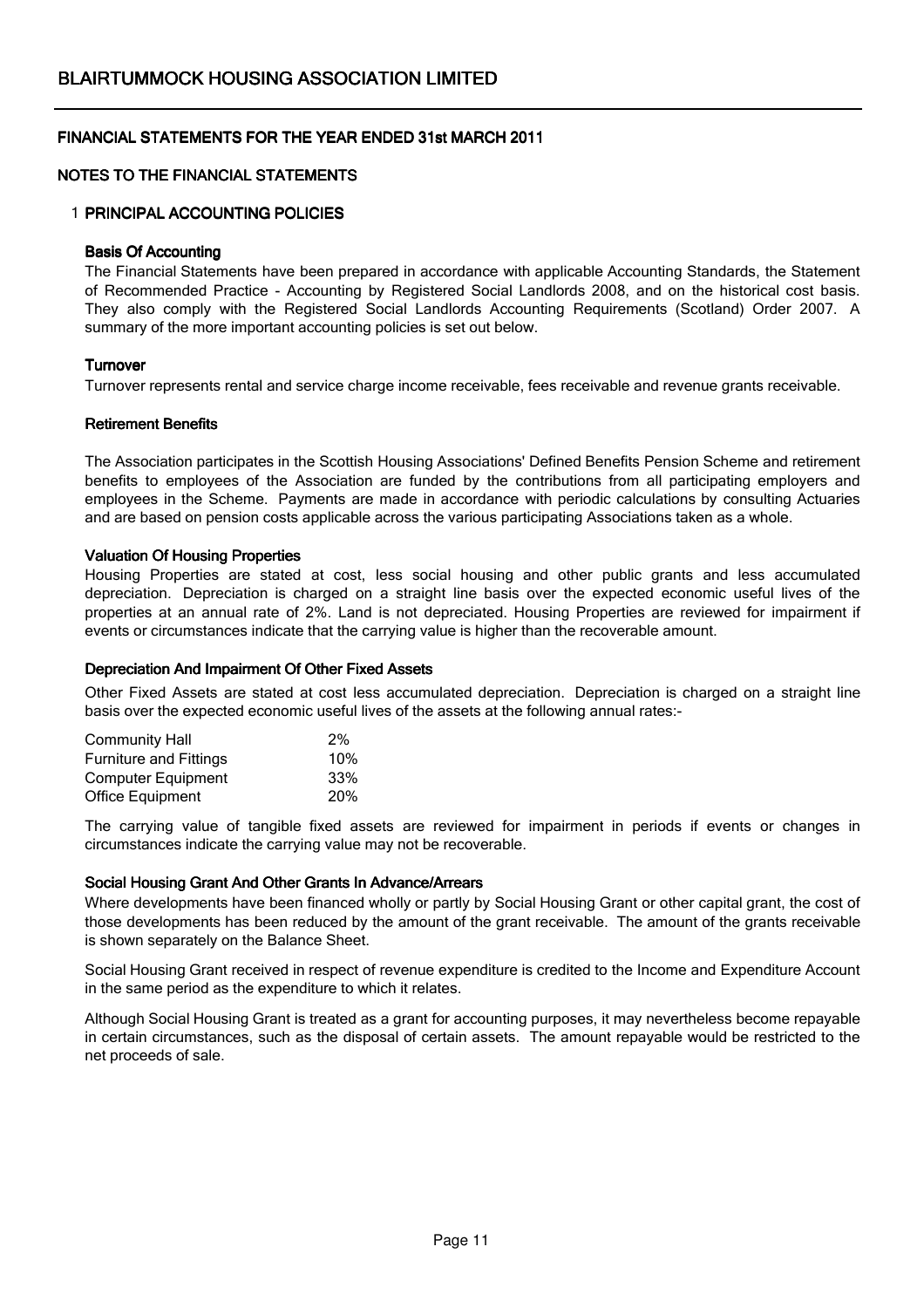## NOTES TO THE FINANCIAL STATEMENTS (Continued)

### 1 PRINCIPAL ACCOUNTING POLICIES (Continued.)

#### Sales Of Housing Properties

First tranche Shared Ownership disposals are credited to turnover on completion. The cost of construction of these sales is taken to operating cost. In accordance with the Statement of Recommended Practice, disposals of subsequent tranches are treated as fixed asset disposals with the gain or loss on disposal shown in the Income and Expenditure Account.

Disposals of housing property under the Right to Buy scheme are treated as a fixed asset disposal and any gain and loss on disposal accounted for in the Income and Expenditure Account.

Disposals under shared equity schemes are accounted for in the Income and Expenditure Account. The remaining equity in the property is treated as a fixed asset investment, which is matched with the grant received.

#### Leases/Leased Assets

Costs in respect of operating leases are charged to the Income and Expenditure Account on a straight line basis over the lease term. Assets held under finance leases and hire purchase contracts are capitalised in the Balance Sheet and are depreciated over their useful lives.

#### Works to Existing Properties

The Association capitalises major repairs expenditure where these works result in an enhancement of economic benefits by increasing the net rental stream over the life of the property.

### Capitalisation Of Development Overheads

Directly attributable development administration costs relating to development activities are capitalised in accordance with the Statement of Recommended Practice.

#### Development Interest

Interest incurred on financing a development is capitalised up to the date of practical completion of the scheme.

#### Designated Reserves

The Association has designated part of its reserves to meet its long term obligations.

The Cyclical Maintenance Reserve has been designated to meet future repair and maintenance obligations which are cyclical in nature. These are carried out in accordance with a planned programme of works.

The Major Repairs Reserve is based on the Association's liability to maintain housing properties in a state of repair which at least maintains their residual values in prices prevailing at the time of acquisition and construction.

#### Service Charge Sinking Funds

The Association deposits part of its service charge income in a sinking fund bank account in order to meet future obligations.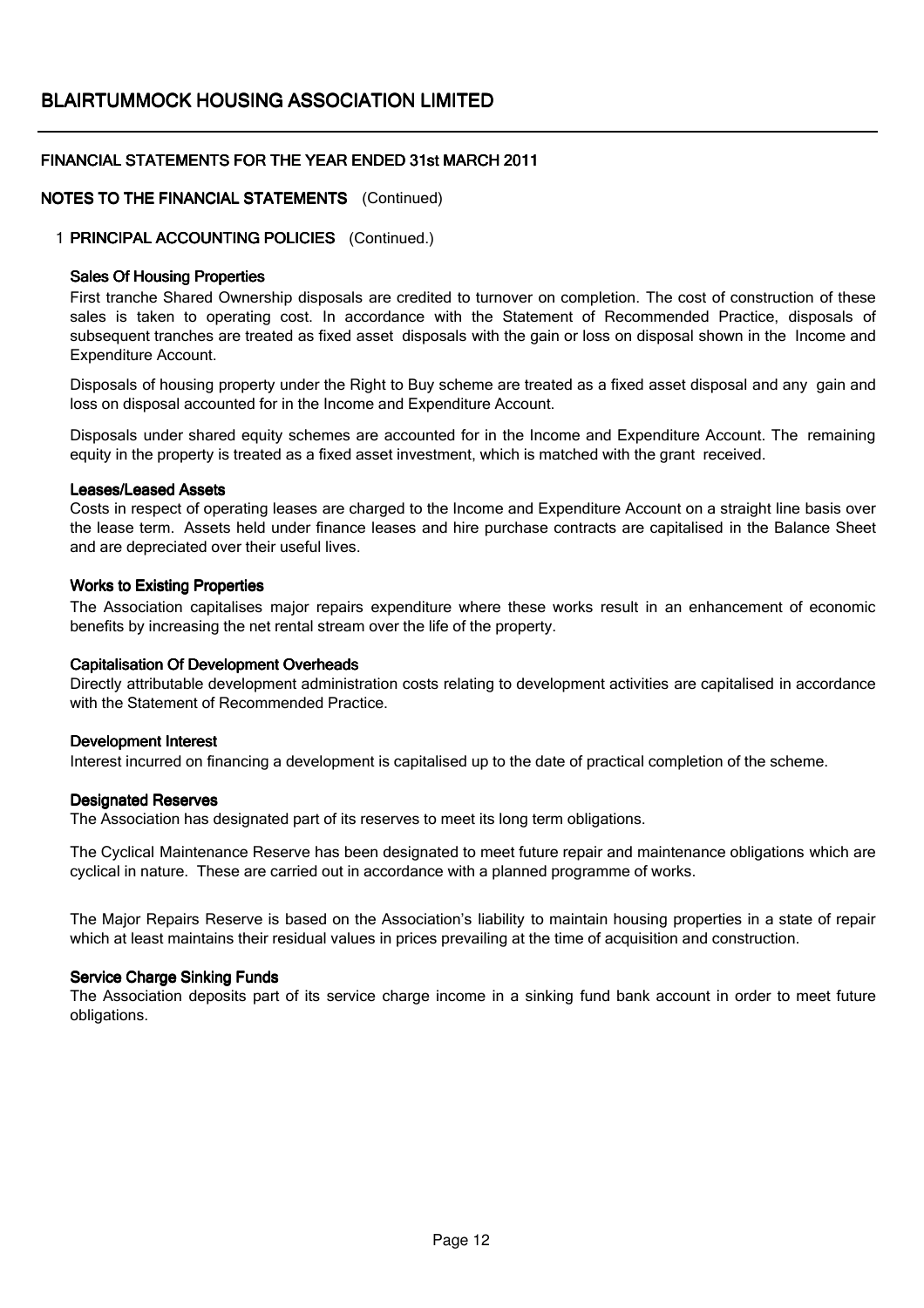## FINANCIAL STATEMENTS FOR THE YEAR ENDED 31st MARCH 2011

## NOTES TO THE FINANCIAL STATEMENTS (Continued)

## 1 PRINCIPAL ACCOUNTING POLICIES (Continued.)

#### Property Development Cost

The proportion of the development cost of shared ownership properties expected to be disposed of as a first tranche sale is held in current assets until it is disposed of. The remaining part of the development cost is treated as a fixed asset. Surpluses made on the disposal of first tranche sales are taken to the Income and Expenditure Account in accordance with the Statement of Recommended Practice.

Property developments that are intended for resale are included in current assets until disposal.

#### Negative Goodwill

Negative goodwill created through transfer of engagements is written off to the Income and Expenditure account as the non-cash assets acquired are depreciated or sold.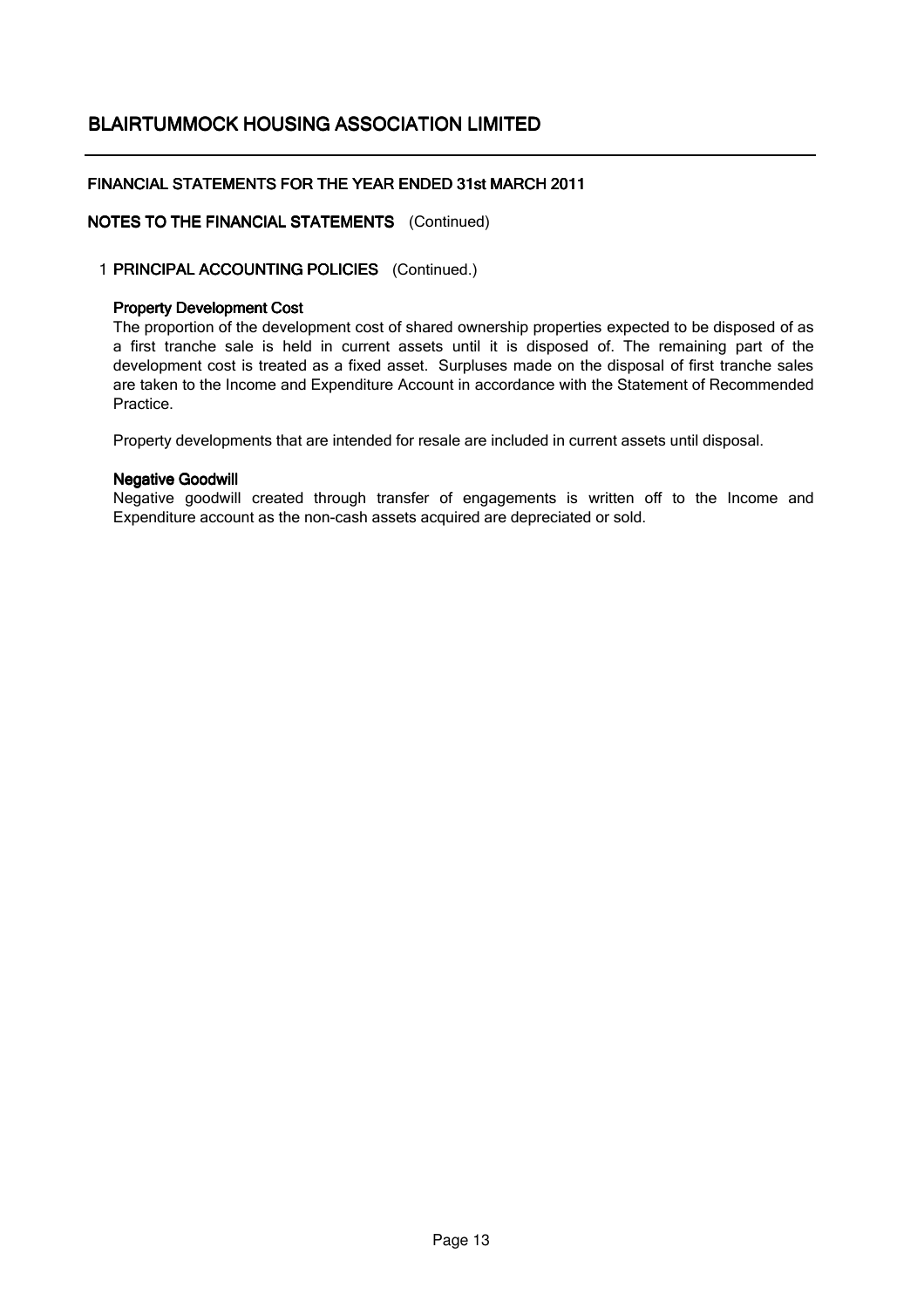## NOTES TO THE FINANCIAL STATEMENTS (Continued)

#### 2. PARTICULARS OF TURNOVER, COST OF SALES, OPERATING COSTS AND OPERATING SURPLUS

|                         |              |                 | 2011         |            |           | 2010      |            |
|-------------------------|--------------|-----------------|--------------|------------|-----------|-----------|------------|
|                         |              |                 |              | Operating  |           |           | Operating  |
|                         |              |                 | Operating    | Surplus /  |           | Operating | Surplus /  |
|                         | <b>Notes</b> | <b>Turnover</b> | <b>Costs</b> | (Deficit)  | Turnover  | Costs     | (Deficit)  |
|                         |              | £               | £            | £          | £         | £         | £          |
| <b>Social Lettings</b>  | 3.           | 1,659,123       | 954,670      | 704,453    | 1,228,898 | 694,524   | 534,374    |
| <b>Other Activities</b> | 4.           | 441,228         | 565,627      | (124, 399) | 426,775   | 580,882   | (154, 107) |
| Total                   |              | 2,100,351       | 1,520,297    | 580,054    | 1,655,673 | 1,275,406 | 380,267    |

The following element of the above relates to acquisitions within the year:

|                    |                 | Operating | Operating      |
|--------------------|-----------------|-----------|----------------|
|                    | <b>Turnover</b> | Costs     | <b>Surplus</b> |
|                    | £               |           | £              |
| <b>Acquisition</b> | 415.076         | 291.664   | 123,412        |
|                    |                 |           |                |

#### 3. PARTICULARS OF INCOME & EXPENDITURE FROM SOCIAL LETTINGS

|                                                           | General      |                |                          |              |              |
|-----------------------------------------------------------|--------------|----------------|--------------------------|--------------|--------------|
|                                                           | <b>Needs</b> | Supported      | <b>Shared</b>            | 2011         | 2010         |
|                                                           | Housing      | Housing        | ownership                | <b>Total</b> | <b>Total</b> |
|                                                           | £            | £              | £                        | £            | £            |
| <b>Income from Lettings</b>                               |              |                |                          |              |              |
| Rent Receivable Net of Identifiable Service Charges       | 1,497,880    | 50,810         | 37,830                   | 1,586,520    | 1,217,411    |
| Service Charges Receivable                                | 76,858       | 2,962          | 161                      | 79,981       | 21,851       |
| <b>Gross Rents Receivable</b>                             | 1,574,738    | 53,772         | 37,991                   | 1,666,501    | 1,239,262    |
| Less: Rent losses from voids                              | 7,378        |                |                          | 7,378        | 10,364       |
| <b>Net Rents Receivable</b>                               | 1,567,360    | 53,772         | 37,991                   | 1,659,123    | 1,228,898    |
| <b>Total Income From Social Letting</b>                   | 1,567,360    | 53,772         | 37,991                   | 1,659,123    | 1,228,898    |
| <b>Expenditure on Social Letting Activities</b>           |              |                |                          |              |              |
| <b>Service Costs</b>                                      | 79,456       | 2,962          | 161                      | 82,579       | 29,171       |
| Management and maintenance administration costs           | 380,646      | 10,631         | $\blacksquare$           | 391,277      | 334,425      |
| <b>Reactive Maintenance</b>                               | 192,718      |                |                          | 192,718      | 148,294      |
| Bad Debts - Rents and Service Charges                     | 20,379       |                |                          | 20,379       | 29,165       |
| Planned and Cyclical Maintenance, including Major Repairs | 131,594      |                | $\overline{\phantom{a}}$ | 131,594      | 66,161       |
| Depreciation of Social Housing                            | 131,751      | $\blacksquare$ | 4,372                    | 136,123      | 87,308       |
| <b>Operating Costs of Social Letting</b>                  | 936,544      | 13,593         | 4,533                    | 954,670      | 694,524      |
| <b>Operating Surplus on Social Letting Activities</b>     | 630,816      | 40,179         | 33,458                   | 704,453      | 534,374      |
| 2010                                                      | 482,314      | 20,120         | 31,940                   |              |              |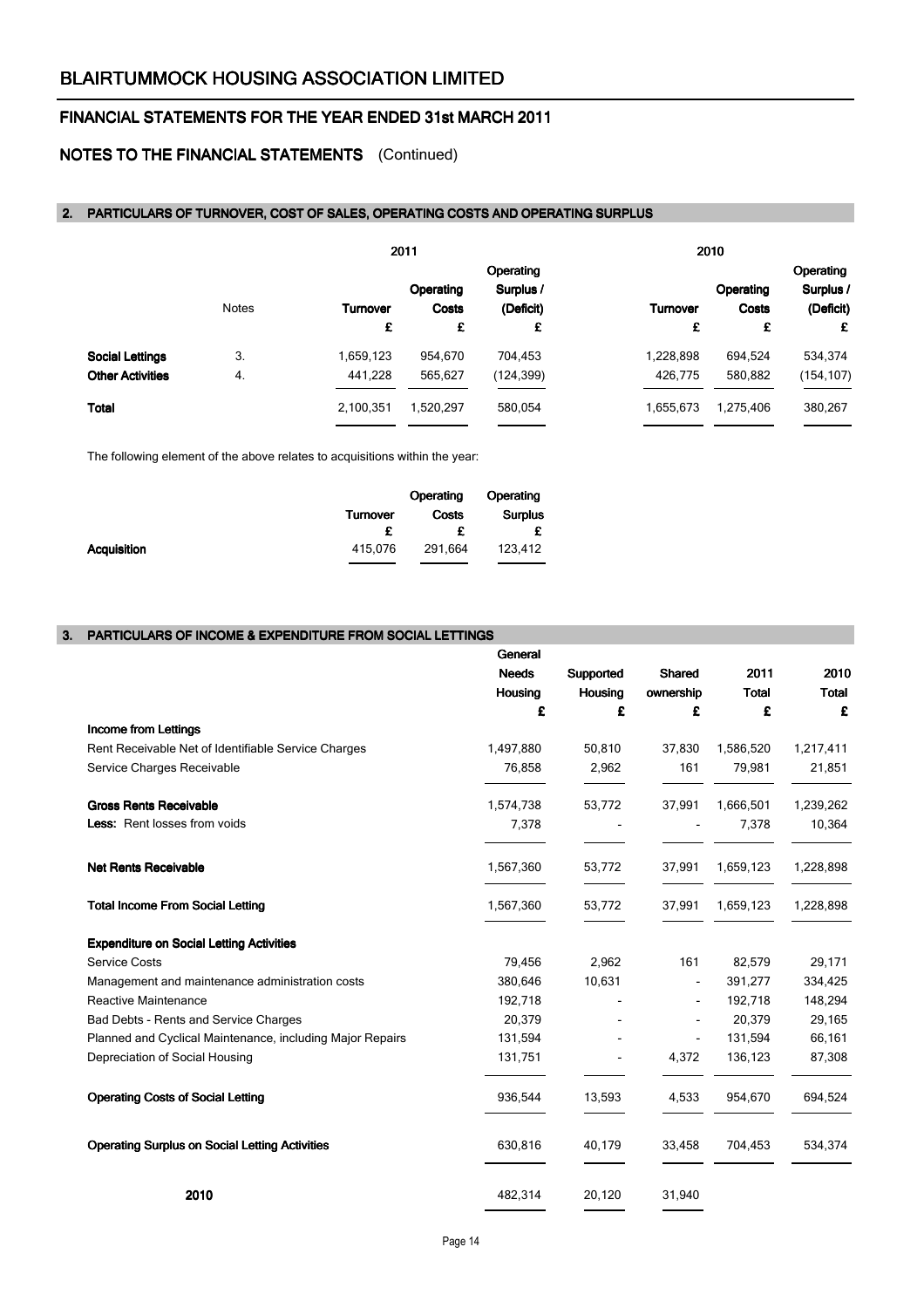### FINANCIAL STATEMENTS FOR THE YEAR ENDED 31st MARCH 2011

## NOTES TO THE FINANCIAL STATEMENTS (Continued)

#### 4. PARTICULARS OF TURNOVER, OPERATING COSTS AND OPERATING SURPLUS OR DEFICIT FROM OTHER ACTIVITIES

|                                                       | Grants<br>From<br><b>Scottish</b><br><b>Ministers</b><br>£ | Other<br>Revenue<br>Grants<br>£ | Supporting<br>People<br>Income<br>£ | Other<br>Income<br>£     | Total<br><b>Turnover</b><br>£ | Operating<br><b>Costs</b><br><b>Bad Debts</b><br>£ | Operating<br><b>Costs</b><br>Other<br>£ | Operating<br><b>Surplus</b><br>/ (Deficit)<br>2011<br>£ | Operating<br><b>Surplus</b><br>/ (Deficit)<br>2010<br>£ |
|-------------------------------------------------------|------------------------------------------------------------|---------------------------------|-------------------------------------|--------------------------|-------------------------------|----------------------------------------------------|-----------------------------------------|---------------------------------------------------------|---------------------------------------------------------|
| <b>Wider Role Activities</b>                          | 165,423                                                    | 1,817                           | $\blacksquare$                      | $\overline{\phantom{a}}$ | 167,240                       | $\overline{\phantom{a}}$                           | 215,525                                 | (48, 285)                                               | (22, 444)                                               |
| Factoring<br>Development and construction of property |                                                            |                                 | $\overline{\phantom{a}}$            | 5,503                    | 5,503                         | ٠                                                  | 5,925                                   | (422)                                                   | (631)                                                   |
| activities                                            |                                                            |                                 |                                     |                          |                               |                                                    |                                         | ۰                                                       | (54, 112)                                               |
| Agency / Management services for other<br><b>RSLs</b> |                                                            |                                 | $\overline{\phantom{a}}$            | 144,628                  | 144,628                       | ٠                                                  | 205,299                                 | (60, 671)                                               | (58, 817)                                               |
| Creche                                                | $\blacksquare$                                             |                                 | $\overline{\phantom{a}}$            | 11,913                   | 11,913                        | $\overline{\phantom{0}}$                           | 2,614                                   | 9,299                                                   | 9,941                                                   |
| Other Income                                          |                                                            |                                 | $\overline{\phantom{a}}$            | 998                      | 998                           | ٠                                                  | 91                                      | 907                                                     | 7,096                                                   |
| <b>SST Seedcorn</b>                                   | 110,946                                                    | $\overline{\phantom{0}}$        | $\overline{\phantom{a}}$            | $\overline{\phantom{a}}$ | 110,946                       | ٠                                                  | 136,173                                 | (25, 227)                                               | (33,054)                                                |
| Gala Day                                              |                                                            |                                 |                                     |                          |                               |                                                    |                                         |                                                         | (2,086)                                                 |
| <b>Total From Other Activities</b>                    | 276,369                                                    | 1,817                           |                                     | 163,042                  | 441,228                       |                                                    | 565,627                                 | (124, 399)                                              | (154, 107)                                              |
| 2010                                                  | 22,253                                                     | 163,550                         | $\blacksquare$                      | 240,972                  | 426,775                       |                                                    | 580,882                                 | (154, 107)                                              |                                                         |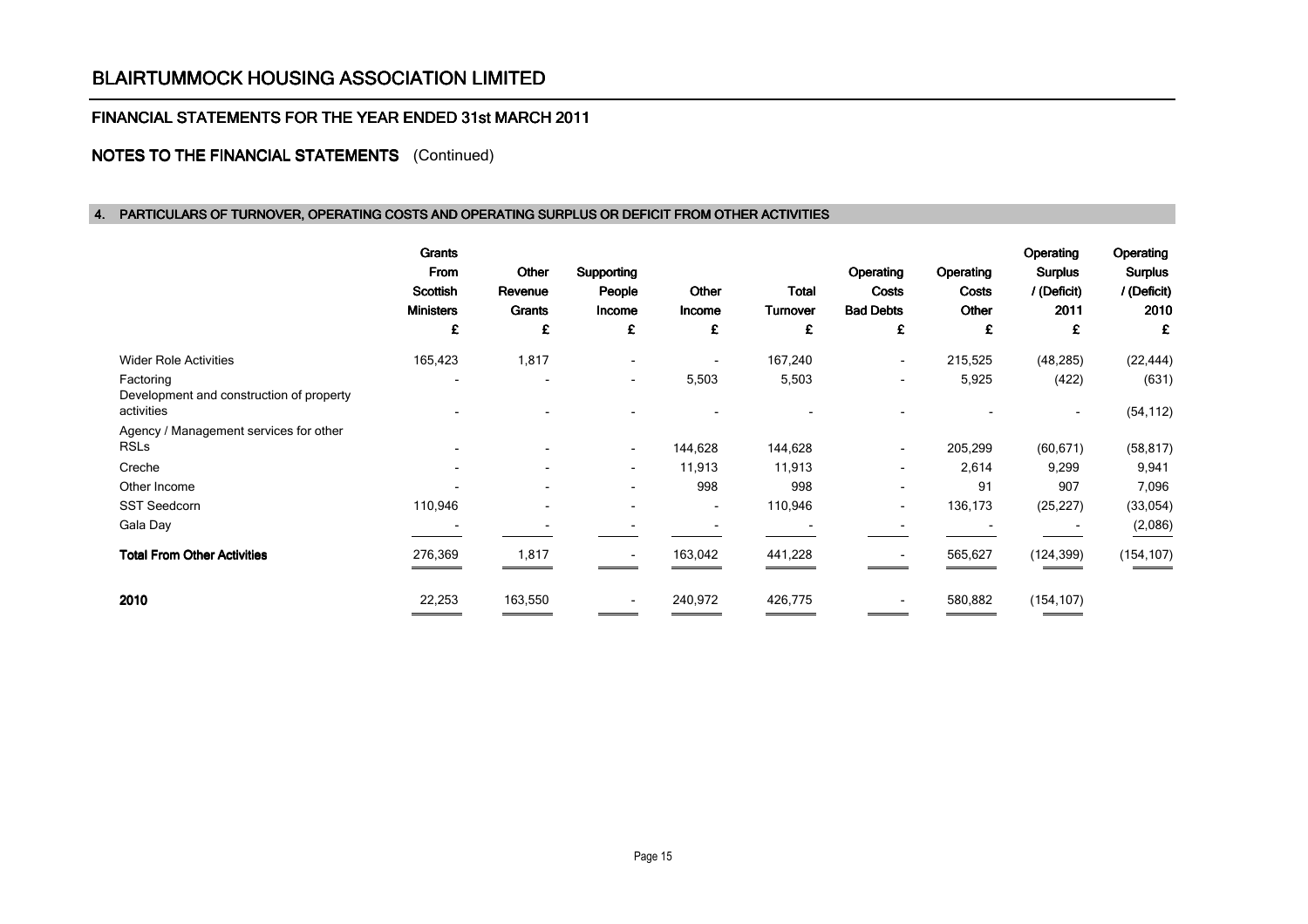## FINANCIAL STATEMENTS FOR THE YEAR ENDED 31st MARCH 2011

### NOTES TO THE FINANCIAL STATEMENTS (Continued)

## 5. OFFICERS' EMOLUMENTS 2011 2010 £ £ No Officer of the Association received emoluments greater than £60,000. Emoluments payable to Chief Executive (excluding pension contributions) 55,313 57,505 55,313 6. EMPLOYEE INFORMATION 2011 2010 No. No. 16 16  $\overline{a}$ Staff Costs were:  $\qquad \qquad$   $\qquad \qquad$   $\qquad \qquad$   $\qquad \qquad$   $\qquad \qquad$   $\qquad \qquad$   $\qquad \qquad$   $\qquad \qquad$   $\qquad \qquad$   $\qquad \qquad$   $\qquad \qquad$   $\qquad \qquad$   $\qquad$   $\qquad \qquad$   $\qquad$   $\qquad \qquad$   $\qquad \qquad$   $\qquad \qquad$   $\qquad$   $\qquad$   $\qquad$   $\qquad$   $\qquad$   $\qquad$   $\qquad$   $\qquad$  Wages and Salaries **449,776** 428,762 Social Security Costs 34,300 32,942 Other Pension Costs 62,709 66,163 Temporary, Agency and Seconded Staff and Seconded Staff 988 39,735 l 547,773 567,602 The average monthly number of full time equivalent persons employed during the year was The Officers are defined in s74 of the Industrial and Provident Societies Act 1965 as the members of the Management Committee, managers or servants of the Association.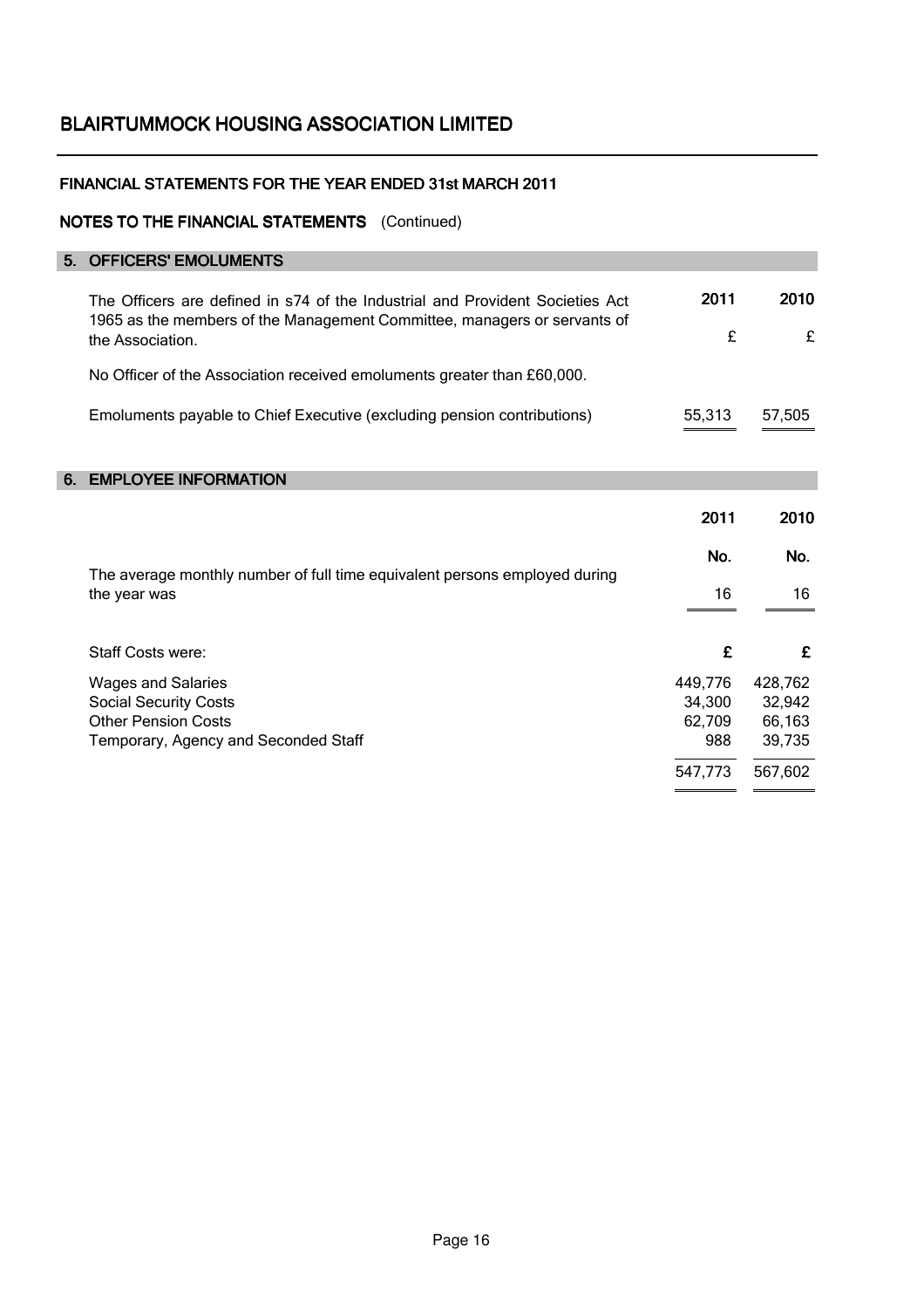#### NOTES TO THE FINANCIAL STATEMENTS (Continued)

#### 7. INTEREST PAYABLE

| On Bank Loans & Overdrafts<br>Interest incurred in the development period of housing properties which has been written<br>off to the income and expenditure account amounted to £nil (2010 £nil).                      | 2011<br>£<br>216,353                       | 2010<br>152,121                       |
|------------------------------------------------------------------------------------------------------------------------------------------------------------------------------------------------------------------------|--------------------------------------------|---------------------------------------|
| 8. SURPLUS ON ORDINARY ACTIVITIES BEFORE TAXATION                                                                                                                                                                      |                                            |                                       |
| Surplus on Ordinary Activities before Taxation is stated after charging:-<br>Depreciation - Tangible Owned Fixed Assets<br>Auditors' Remuneration - Audit Services<br>- Other Services<br>Loss on sale of fixed assets | 2011<br>£<br>167,745<br>6,863<br>836<br>92 | 2010<br>121,894<br>6,511<br>961<br>68 |
| 9. TAX ON SURPLUS ON ORDINARY ACTIVITIES                                                                                                                                                                               |                                            |                                       |

The Association is a Registered Scottish Charity and is not liable to United Kingdom Corporation Tax on its charitable activities.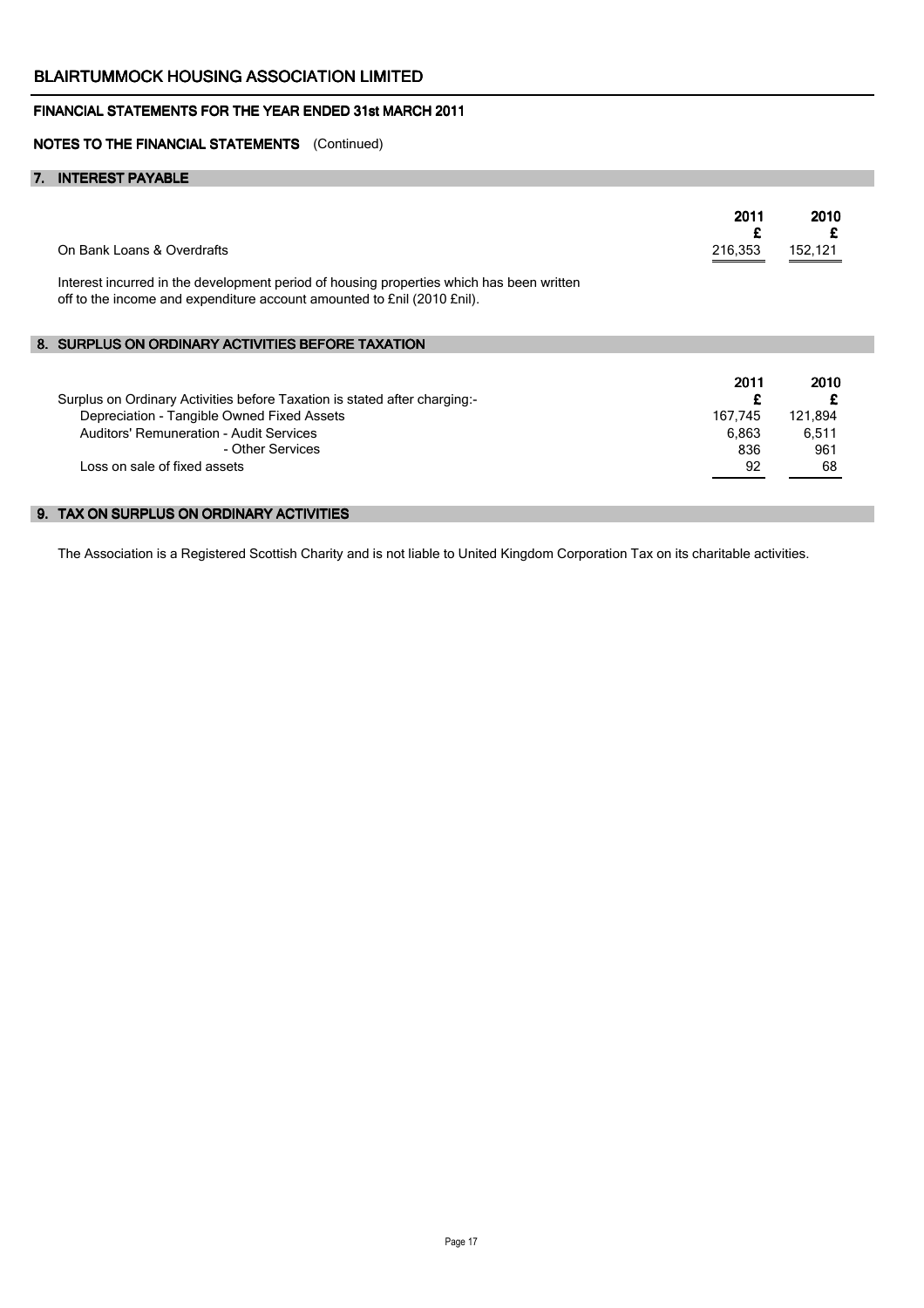## FINANCIAL STATEMENTS FOR THE YEAR ENDED 31st MARCH 2011

## NOTES TO THE FINANCIAL STATEMENTS (Continued)

## 10. TANGIBLE FIXED ASSETS

| a) Housing Properties                                                                                            | Housing<br><b>Properties</b><br>Held<br>for Letting<br>£ | Completed<br><b>Shared</b><br>Ownership<br><b>Properties</b><br>£ | <b>Total</b><br>£       |
|------------------------------------------------------------------------------------------------------------------|----------------------------------------------------------|-------------------------------------------------------------------|-------------------------|
| <b>COST</b><br>As at 1st April 2010<br>Additions<br><b>Disposals</b><br><b>Schemes Completed</b>                 | 28,333,881<br>2,908,577                                  | 1,032,963                                                         | 29,366,844<br>2,908,577 |
| As at 31st March 2011                                                                                            | 31,242,458                                               | 1,032,963                                                         | 32,275,421              |
| <b>DEPRECIATION</b><br>As at 1st April 2010<br>Charge for Year<br>Disposals                                      | 635,475<br>131,751                                       | 37,223<br>4,372                                                   | 672,698<br>136,123      |
| As at 31st March 2011                                                                                            | 767,226                                                  | 41,595                                                            | 808,821                 |
| <b>SOCIAL HOUSING GRANT</b><br>As at 1st April 2010<br>Additions<br>Disposals<br><b>Schemes Completed</b>        | 23, 150, 395<br>28,338                                   | 762,344                                                           | 23,912,739<br>28,338    |
| As at 31st March 2011                                                                                            | 23, 178, 733                                             | 762,344                                                           | 23,941,077              |
| <b>OTHER CAPITAL GRANTS</b><br>As at 1st April 2010<br><b>Additions</b><br>Disposals<br><b>Schemes Completed</b> | 107,200                                                  |                                                                   | 107,200                 |
| As at 31st March 2011                                                                                            | 107,200                                                  |                                                                   | 107,200                 |
| <b>NET BOOK VALUE</b><br>As at 31st March 2011                                                                   | 7,189,299                                                | 229,024                                                           | 7,418,323               |
| As at 31st March 2010                                                                                            | 4,440,811                                                | 233,396                                                           | 4,674,207               |

Additions to housing properties includes capitalised development administration costs of £6,937 (2010 - £4,524) and capitalised major repair costs to existing properties of £nil (2010 £nil)

All land and housing properties are freehold.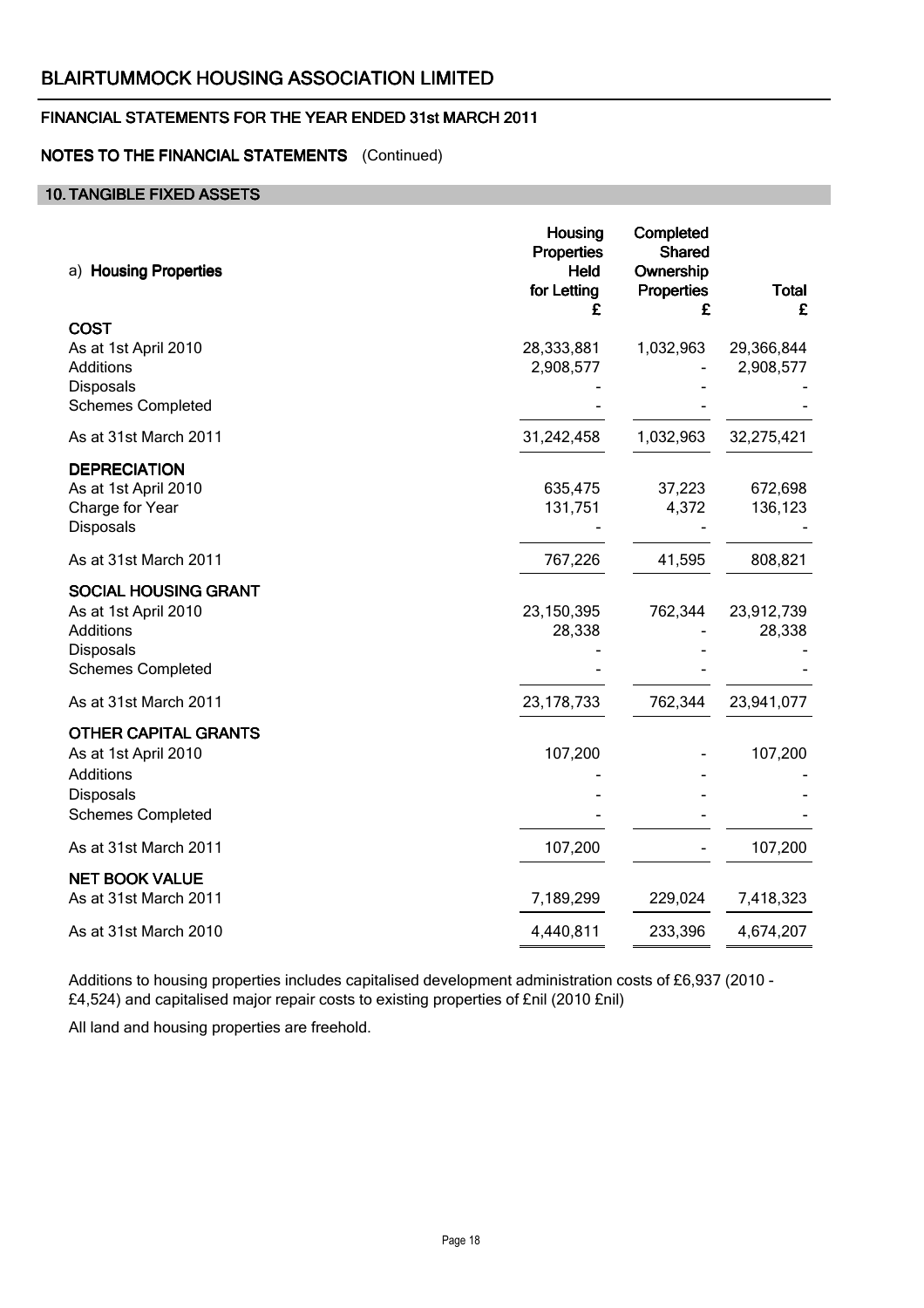## FINANCIAL STATEMENTS FOR THE YEAR ENDED 31st MARCH 2011

## NOTES TO THE FINANCIAL STATEMENTS (Continued)

## 11. TANGIBLE FIXED ASSETS (Continued)

| b) Other Tangible Assets                                                                           | <b>Community</b><br><b>Facility</b><br>£ | <b>Furniture</b><br>& Equipment<br>£ | <b>Total</b><br>£                |
|----------------------------------------------------------------------------------------------------|------------------------------------------|--------------------------------------|----------------------------------|
| <b>COST</b><br>As at 1st April 2010<br><b>Additions</b><br><b>Eliminated on Disposals</b>          | 1,448,001                                | 98,156<br>21,927<br>(15, 493)        | 1,546,157<br>21,927<br>(15, 493) |
| As at 31st March 2011                                                                              | 1,448,001                                | 104,590                              | 1,552,591                        |
| <b>GRANTS RECEIVED</b><br>As at 1st April 2010                                                     | 410,315                                  |                                      | 410,315                          |
| As at 31st March 2011                                                                              | 410,315                                  |                                      | 410,315                          |
| <b>AGGREGATE DEPRECIATION</b><br>As at 1st April 2010<br>Charge for year<br>Eliminated on disposal | 103,402<br>20,754                        | 79,221<br>10,868<br>(15, 401)        | 182,623<br>31,622<br>(15, 401)   |
| As at 31st March 2011                                                                              | 124,156                                  | 74,688                               | 198,844                          |
| <b>NET BOOK VALUE</b><br>As at 31st March 2011                                                     | 913,530                                  | 29,902                               | 943,432                          |
| As at 31st March 2010                                                                              | 934,284                                  | 18,935                               | 953,219                          |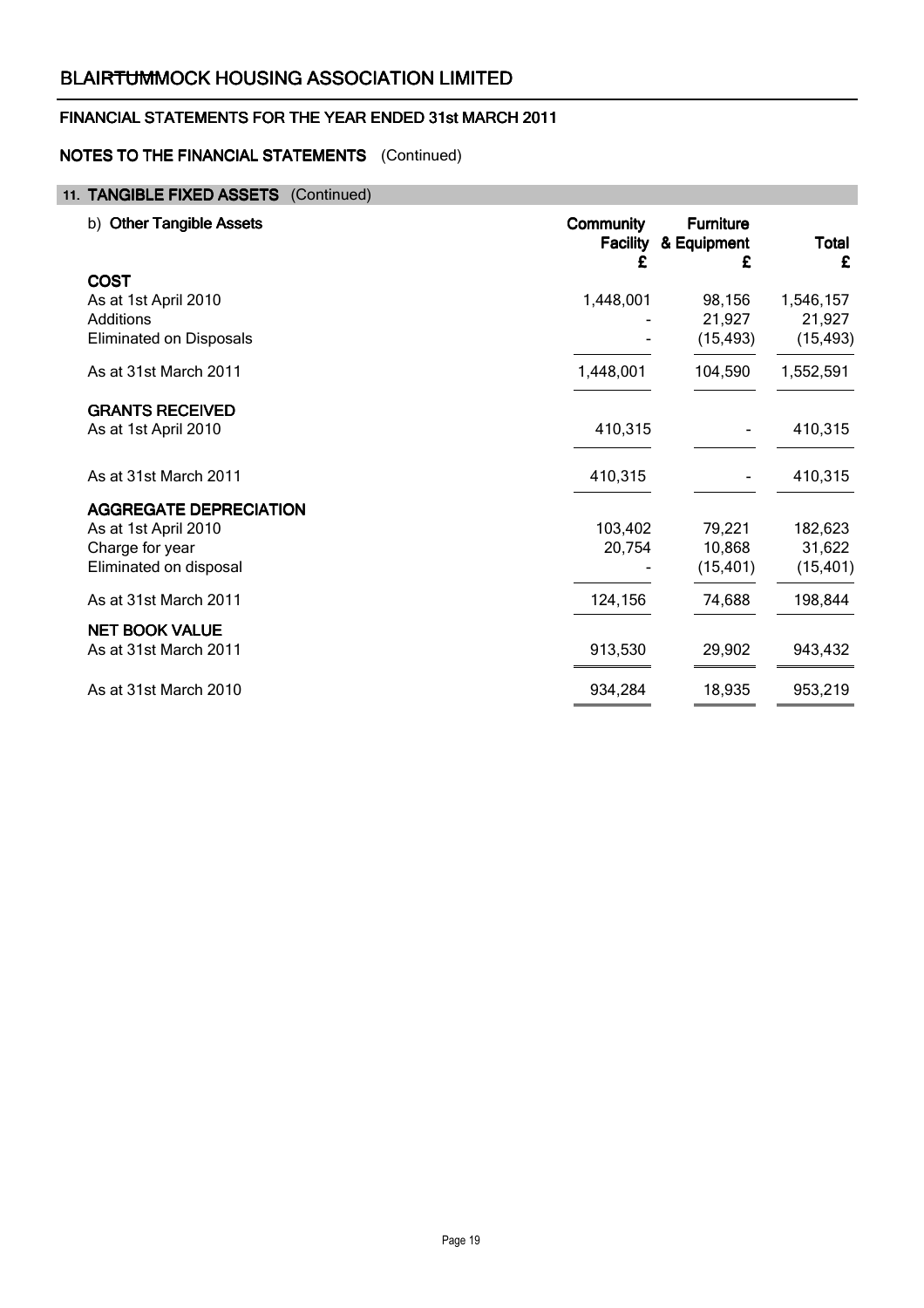## NOTES TO THE FINANCIAL STATEMENTS (Continued)

## 12. DEBTORS

|                                           | 2011<br>£ | 2010      |
|-------------------------------------------|-----------|-----------|
| Arrears of Rent & Service Charges         | 93,386    | 29,086    |
| <b>Less: Provision for Doubtful Debts</b> | (28, 162) | (14, 304) |
|                                           | 65,224    | 14,782    |
| <b>Other Debtors</b>                      | 78,605    | 88,927    |
|                                           | 143,829   | 103,709   |

## 13. CREDITORS: Amounts falling due within one year

|                                           | 2011<br>£ | 2010<br>£ |
|-------------------------------------------|-----------|-----------|
| Housing Loans                             | 203,014   | 182,677   |
| <b>Trade Creditors</b>                    | 78,484    | 46,804    |
| Rent in Advance                           | 39,462    | 13,322    |
| Social Housing Grant in Advance           |           | 6,086     |
| <b>Other Taxation and Social Security</b> | 11,621    | 20,935    |
| Amounts Due to Group Undertakings         | 9,220     | 8,329     |
| <b>Other Creditors</b>                    | 5,565     | 8,443     |
| Accruals and Deferred Income              | 42,147    | 24,890    |
|                                           | 389,513   | 311,486   |

At the balance sheet date there were pension contributions outstanding of £7,841 (2010 £8,231)

## 14. CREDITORS: Amounts falling due after more than one year

| <b>Housing Loans</b>                                                                                                                                                        | 2011    | 2010<br>£<br>6,402,042 4,690,122 |
|-----------------------------------------------------------------------------------------------------------------------------------------------------------------------------|---------|----------------------------------|
|                                                                                                                                                                             |         |                                  |
| Housing Loans are secured by specific charges on the<br>Association's housing properties and are repayable at<br>varying rates of interest in instalments, due as follows:- |         |                                  |
| Within one year                                                                                                                                                             | 203,014 | 182,677                          |
| Between one and two years                                                                                                                                                   | 209,504 | 186,418                          |
| Between two and five years                                                                                                                                                  | 669,674 | 583,737                          |
| In five years or more                                                                                                                                                       |         | 5,522,864 3,919,966              |
|                                                                                                                                                                             |         | 6,605,056 4,872,799              |
| Less: Amount shown in Current Liabilities                                                                                                                                   | 203,014 | 182,677                          |
|                                                                                                                                                                             |         | 6,402,042 4,690,122              |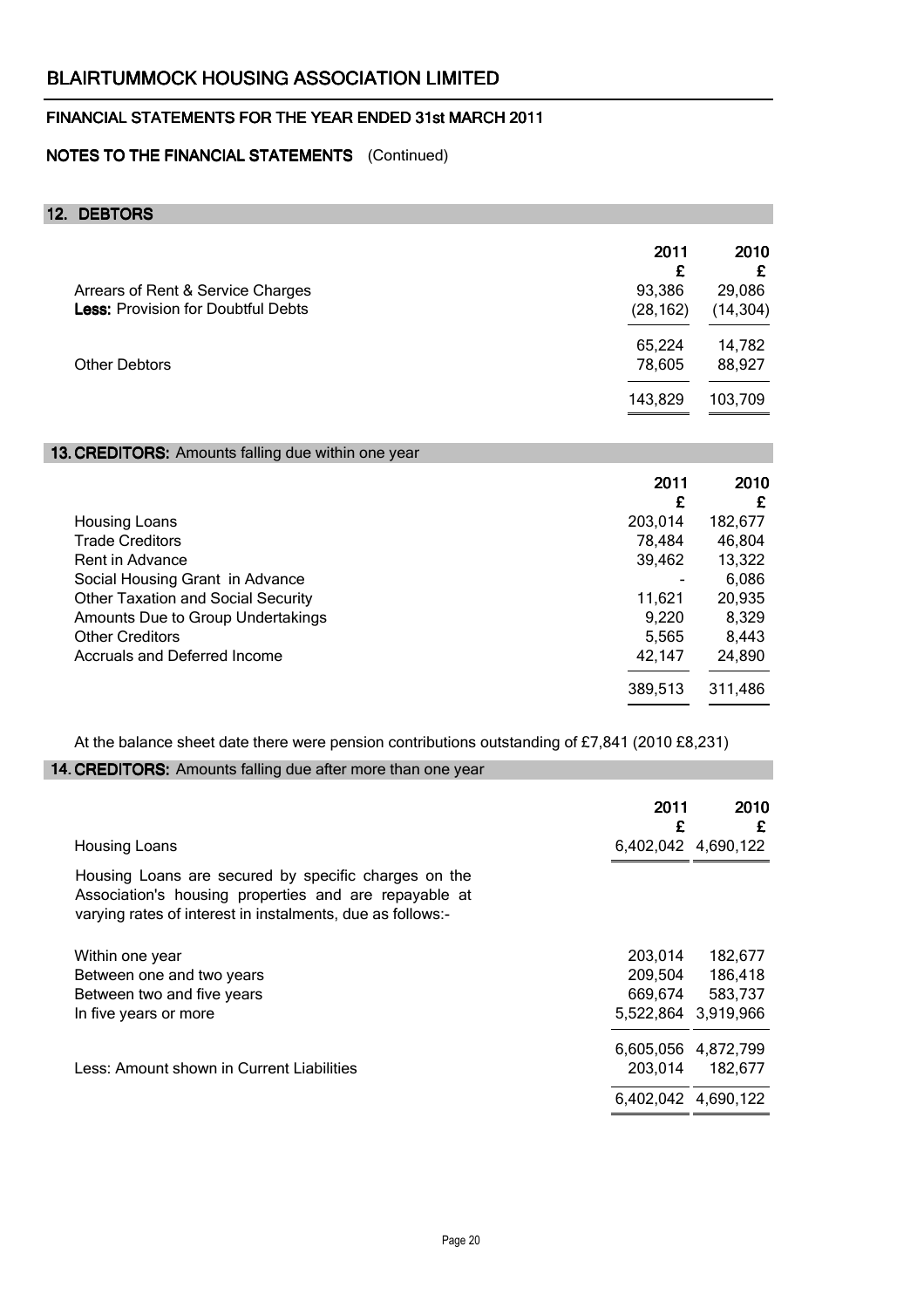## NOTES TO THE FINANCIAL STATEMENTS (Continued)

## 15. CASH FLOW STATEMENT

| Reconciliation of operating surplus to net cash inflow from<br>operating activites                                                                           |                                      |                                 | 2011<br>£                                     | 2010<br>£                                              |
|--------------------------------------------------------------------------------------------------------------------------------------------------------------|--------------------------------------|---------------------------------|-----------------------------------------------|--------------------------------------------------------|
| <b>Operating Surplus</b><br>Depreciation<br>Change in Debtors<br><b>Change in Creditors</b><br>Loss on sale of fixed assets<br>Development Costs written off |                                      |                                 | 580,054<br>167,745<br>(9,380)<br>63,777<br>92 | 380,267<br>121,894<br>341<br>(23, 697)<br>68<br>54,112 |
| Net Cash Inflow from Operating Activites                                                                                                                     |                                      |                                 | 802,288                                       | 532,985                                                |
| Reconciliation of net cash flow to movement in<br>net debt                                                                                                   | 2011<br>£                            | £                               | 2010<br>£                                     | £                                                      |
| Increase in Cash<br>Cash flow from management of liquid resources<br>Cash flow from change in debt                                                           | 606,308<br>(296, 970)<br>(1,732,257) |                                 | 201,079<br>2,773<br>160,183                   |                                                        |
| Movement in net debt during year<br>Net debt at 1st April 2010                                                                                               |                                      | (1,422,919)<br>(3,482,896)      |                                               | 364,035<br>(3,846,931)                                 |
| Net debt at 31st March 2011                                                                                                                                  |                                      | (4,905,815)                     |                                               | (3, 482, 896)                                          |
| Analysis of changes in net debt                                                                                                                              | At<br>01.04.10<br>£                  | Cash<br><b>Flows</b><br>£       |                                               | At<br>31.03.11<br>£                                    |
| Cash at bank and in hand<br><b>Liquid Resources</b><br>Debt: Due within one year                                                                             | 337,130<br>1,052,773<br>(182, 677)   | 606,308<br>296,970<br>(20, 337) |                                               | 943,438<br>755,803<br>(203, 014)                       |
| Due after more than one year                                                                                                                                 |                                      | $(4,690,122)$ $(1,711,920)$     |                                               | (6,402,042)                                            |
| Net Debt                                                                                                                                                     | (3,482,896)                          | (828, 979)                      |                                               | (4,905,815)                                            |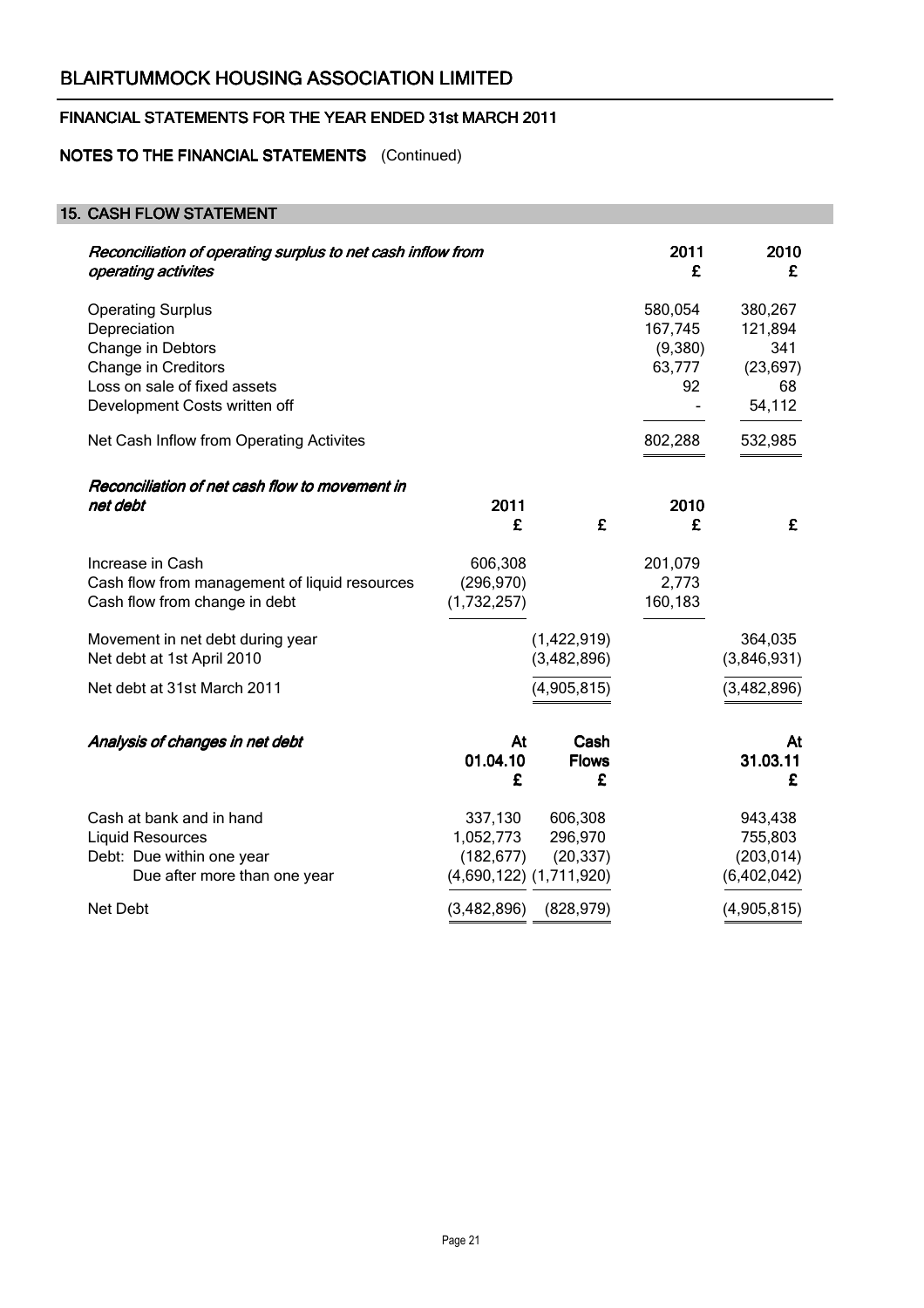## NOTES TO THE FINANCIAL STATEMENTS (Continued)

#### 16.SHARE CAPITAL

| Shares of £1 each Issued and Fully Paid<br>At 1st April 2010 | £<br>128 |
|--------------------------------------------------------------|----------|
| Issued in year<br>Cancelled in year                          | 9        |
| At 31st March 2011                                           | 137      |

Each member of the Association holds one share of  $£1$  in the Association. These shares carry no rights to dividend or distributions on a winding up. When a shareholder ceases to be a member, that person's share is cancelled and the amount paid thereon becomes the property of the Association. Each member has a right to vote at members' meetings.

#### 17. RESERVES

| <b>Adoption</b><br>£                     | Sinking<br>£ | Maintenance<br>£ | <b>Repairs</b><br>£ | Total<br>£                                    |
|------------------------------------------|--------------|------------------|---------------------|-----------------------------------------------|
| 82,510                                   | 42,919       | 108,304          | 782,712             | 1,016,445                                     |
|                                          | 1,676        |                  |                     | 1,676                                         |
| 82,510                                   | 44,595       | 108,304          | 782.712             | 1,018,121                                     |
|                                          |              |                  |                     |                                               |
|                                          |              |                  |                     | <b>Total</b>                                  |
|                                          |              |                  |                     | £                                             |
|                                          |              |                  |                     | 1,102,858                                     |
|                                          |              |                  |                     | 391,645                                       |
| Transfer (to) / from Designated Reserves |              |                  |                     | (1,676)                                       |
|                                          |              |                  |                     | 1,492,827                                     |
|                                          |              |                  |                     | <b>Furniture</b><br>Cyclical<br>Major<br>Road |

#### 18. HOUSING STOCK

| The number of units of accommodation in management<br>at the year end was:- | 2011<br>No. | 2010<br>No. |
|-----------------------------------------------------------------------------|-------------|-------------|
| <b>General Needs - New Build</b>                                            | 468         | 290         |
| - Rehabilitation                                                            | 109         | 109         |
| <b>Shared Ownership</b>                                                     | 25          | 23          |
|                                                                             | 602         | 422         |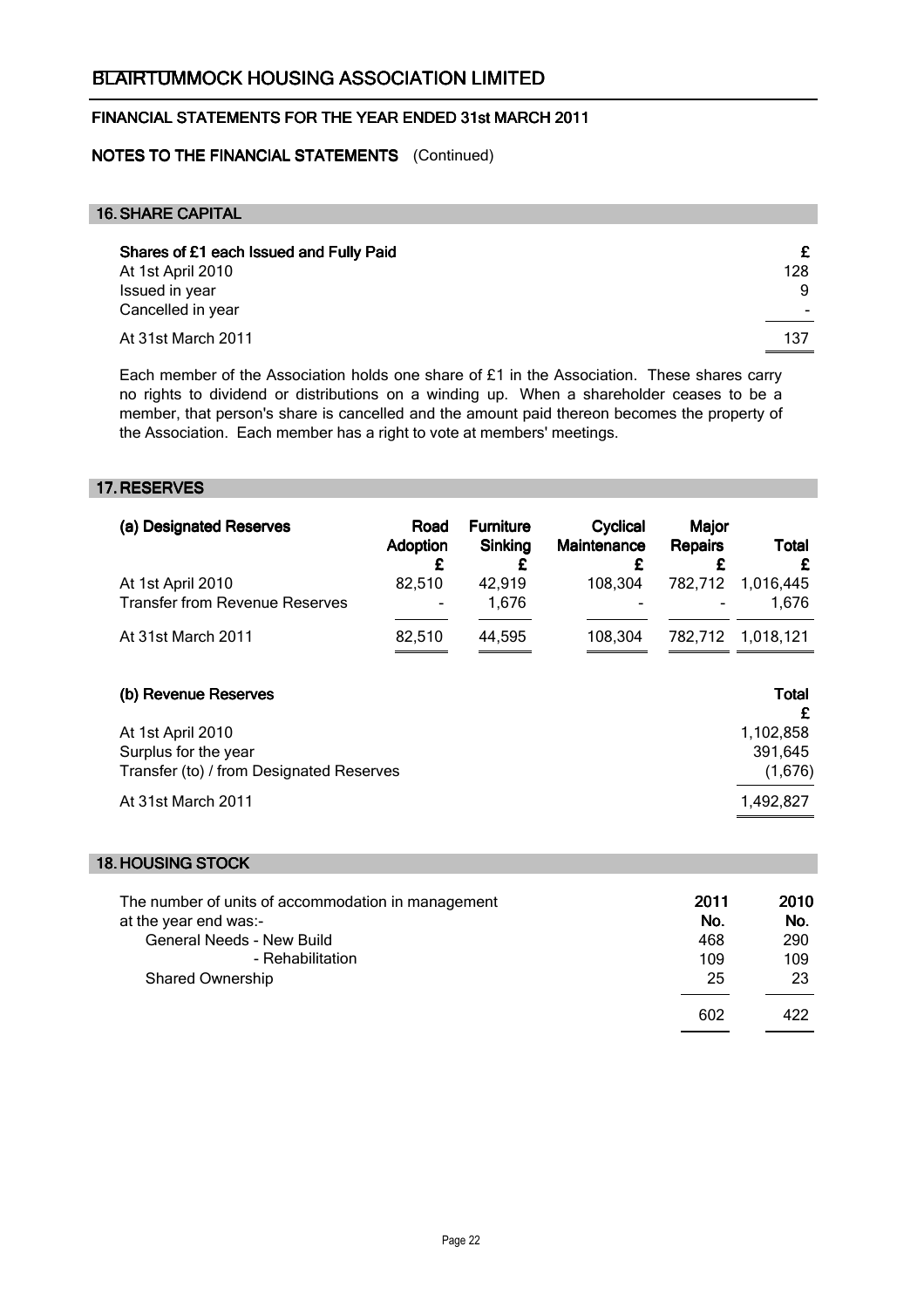# BL<del>AIRT</del>UMMOCK HOUSING ASSOCIATION LIMITED

## FINANCIAL STATEMENTS FOR THE YEAR ENDED 31st MARCH 2011

## NOTES TO THE FINANCIAL STATEMENTS (Continued)

#### 19. RELATED PARTY TRANSACTIONS

Members of the Management Committee are related parties of the Association as defined by Financial Reporting Standard 8.

The related party relationships of the members of the Management Committee is summarised as follows:

6 members are tenants of the Association

2 members are relevant local councillors

Those members that are tenants of the Association have tenancies that are on the Association's normal tenancy terms and they cannot use their positions to their advantage.

Governing Body Members cannot use their position to their advantage. Any transactions between the Association and any entity with which a Governing Body Member has a connection with is made at arm's length and is under normal commercial terms.

#### 20. SUBSIDIARY UNDERTAKING

The Association has a subsidiary Blairtummock Community Hall, a Company limited by guarantee.

At 31 March 2011, Blairtummock Community Hall was owed £9,220 (2010 - £8,329) by Blairtummock Housing Association Ltd.

The aggregate amount of capital and reserves and the results of Blairtummock Community Hall for the year ended 31st March 2011 were as follows:

|                      | 2011   | 2010            |
|----------------------|--------|-----------------|
|                      |        |                 |
| Capital & Reserves   | 10,883 | 7,361           |
| Surplus for the year | 2,432  | 3,015<br>______ |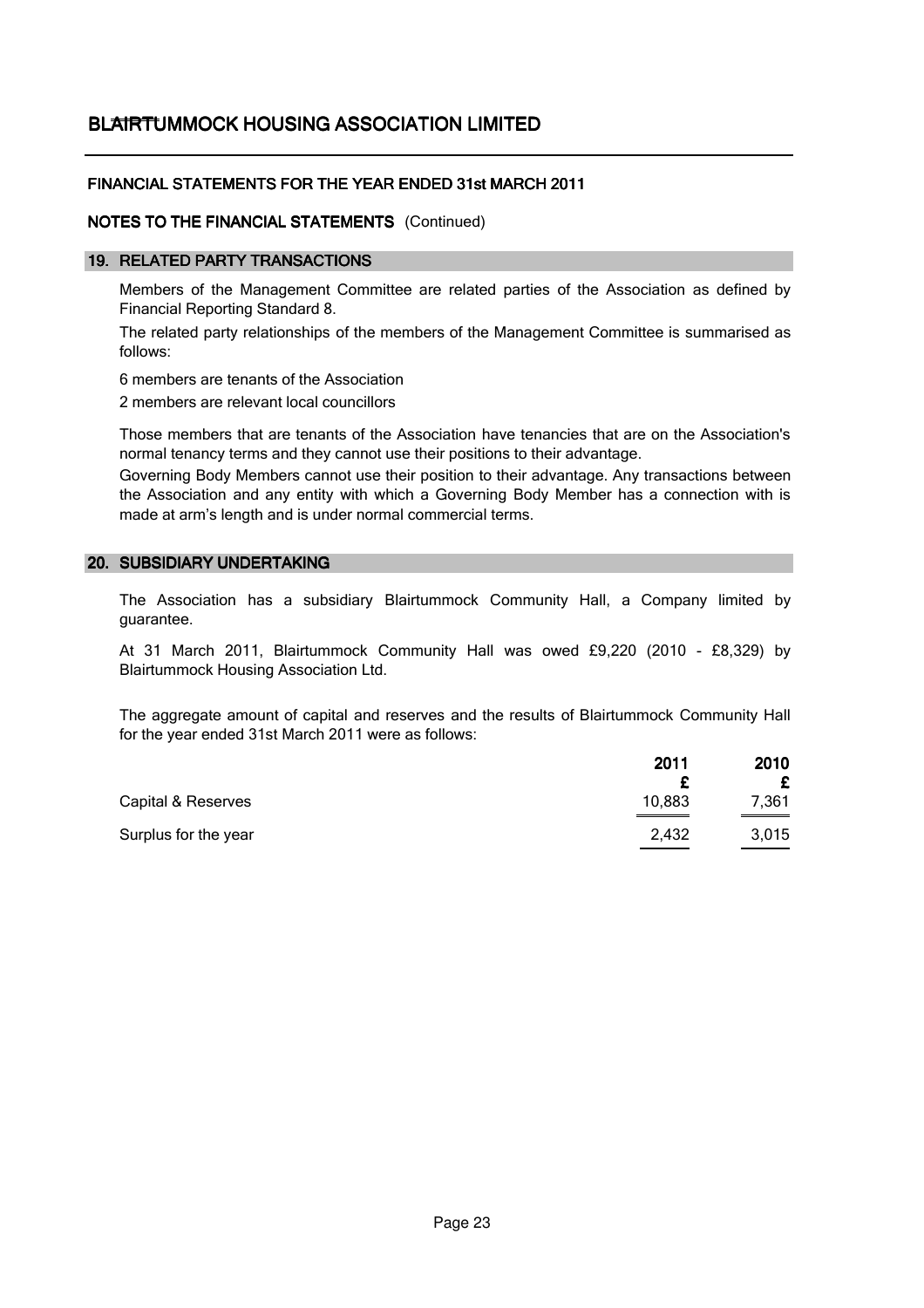## FINANCIAL STATEMENTS FOR THE YEAR ENDED 31st MARCH 2011

## NOTES TO THE FINANCIAL STATEMENTS (Continued)

| 21. | <b>NEGATIVE GOODWILL</b>      |           |           |
|-----|-------------------------------|-----------|-----------|
|     |                               | 2011<br>£ |           |
|     | At 1st April 2010             |           |           |
|     | Purchased in year             | 917,605   |           |
|     | Release during the year       | (15, 420) |           |
|     | At 31st March 2011            | 902,185   |           |
|     |                               |           |           |
|     | 22. CURRENT ASSET INVESTMENTS |           |           |
|     |                               | 2011<br>£ | 2010<br>£ |
|     | <b>Short Term Deposits</b>    | 755,803   | 1,052,773 |
|     |                               |           |           |

#### 23. POST BALANCE SHEET EVENT

The Association has successfully transferred 275 units of stock from Glasgow Housing Association in June 2011. The Association will receive a dowry of £2,434,503 given the condition of the stock and work required to bring the stock up to quality standards.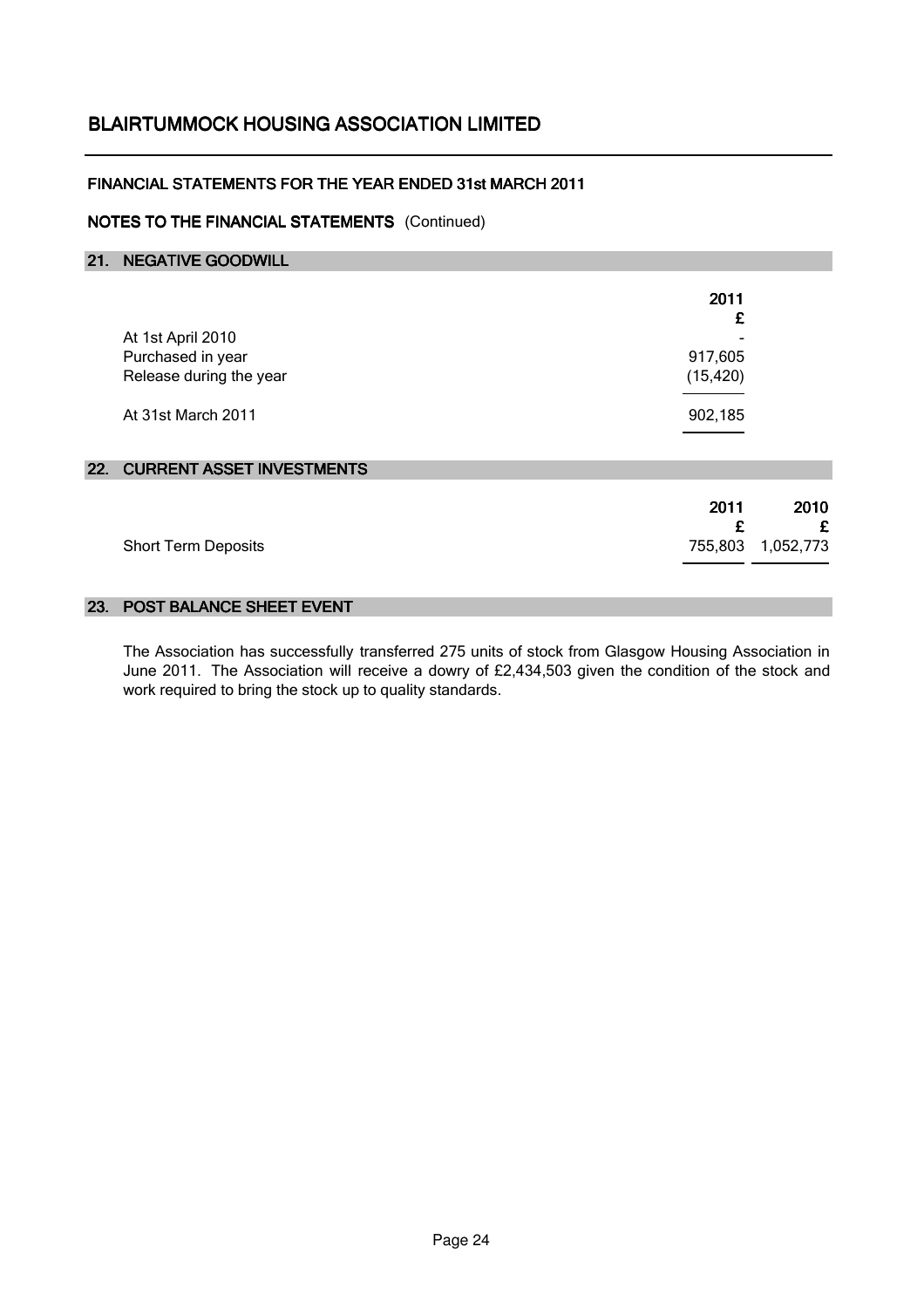## FINANCIAL STATEMENTS FOR THE YEAR ENDED 31st MARCH 2011

#### NOTES TO THE FINANCIAL STATEMENTS (Continued)

#### 24. SECOND STAGE TRANSFER

On 27 June 2010 the Association acquired housing assets and the related rent arrears from Glasgow Housing Association Limited as part of a Second Stage Transfer. The Association acquired 177 housing units that were managed by Blairtummock. The identifiable assets and liabilities have been incorporated in the balance sheet of the Association at their fair value on acquistion.

#### Analysis of Acquistion

|                                                 | <b>Book</b><br>Value | <b>Adjustment to</b><br><b>Fair Value</b> | Fair<br>Value |
|-------------------------------------------------|----------------------|-------------------------------------------|---------------|
|                                                 |                      | £                                         | £             |
| <b>Housing Properties</b>                       | 2,821,000a)          |                                           | 2,821,000     |
| <b>Debtors - Rent Arrears</b>                   | 24,784 b)            |                                           | 24,784        |
|                                                 | 2,845,784            |                                           | 2,845,784     |
| Consideration - at fair value                   |                      |                                           | 1,928,179     |
| <b>Negative Goodwill Arising on Acquisition</b> |                      |                                           | 917,605       |

### Adjustments

- a) Housing Property has been recognised at its fair value, being its value using the EUV-SH basis at acquistion.
- b) The rent arrears acquired have been re-assessed and fair value adjustments made where appropriate.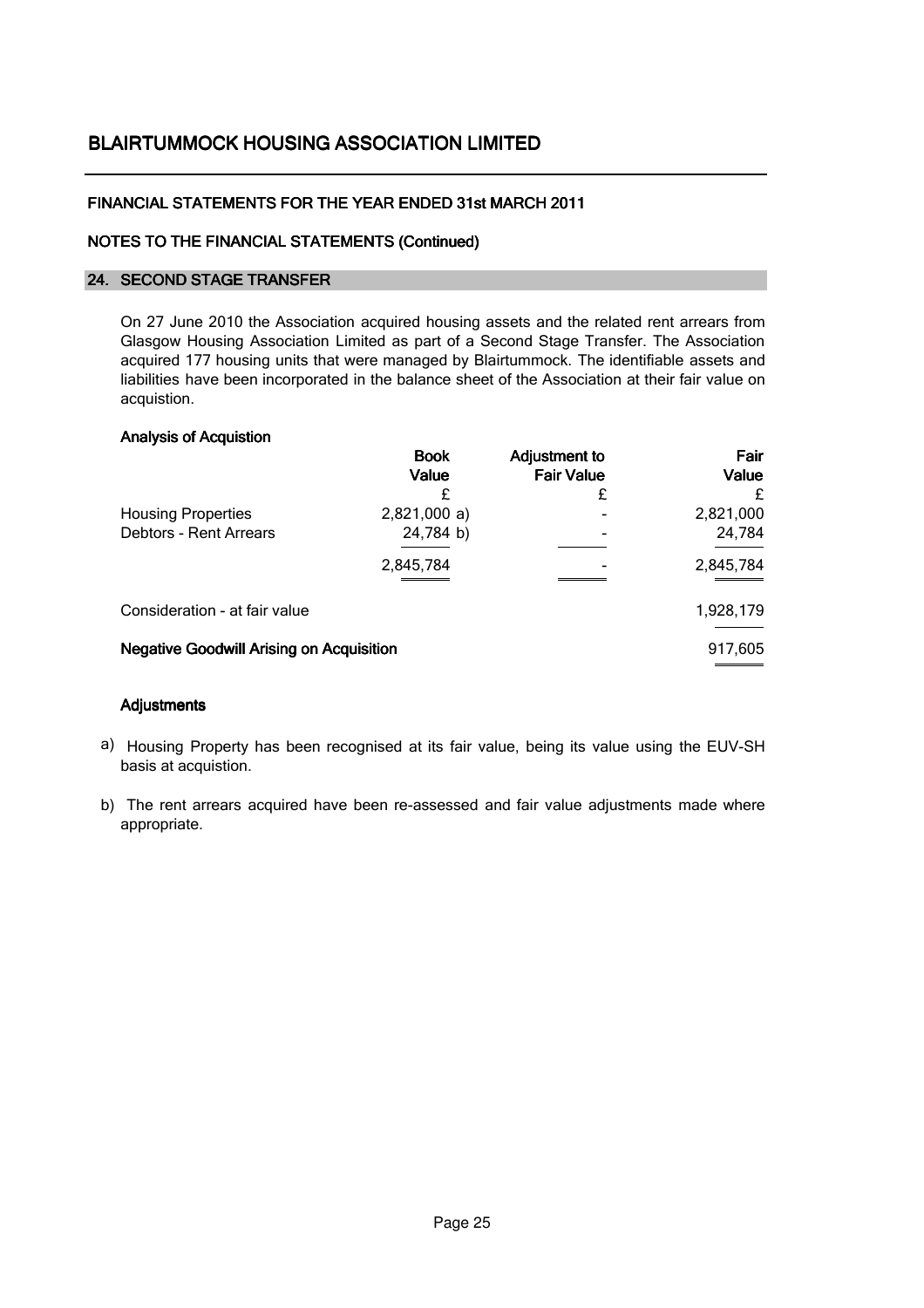## FINANCIAL STATEMENTS FOR THE YEAR ENDED 31st MARCH 2011

#### NOTES TO THE FINANCIAL STATEMENTS (Continued)

#### 25. RETIREMENT BENEFIT OBLIGATIONS

#### **General**

Blairtummock Housing Association Limited participates in the Scottish Housing Association Pension Scheme (the scheme).

The Scheme is a multi-employer defined benefit scheme. The Scheme is funded and is contracted out of the state scheme.

The Scheme offers five benefit structures to employers, namely:

- Final salary with a 1/60th accrual rate.
- Career average revalued earnings with a 1/60th accrual rate
- Career average revalued earnings with a 1/70th accrual rate
- Career average revalued earnings with a 1/80th accrual rate
- Career average revalued earnings with a 1/120th accrual rate, contracted in

An employer can elect to operate different benefit structures for their active members (as at the first day of April in any given year) and their new entrants. An employer can only operate one open benefit structure at any one time. An open benefit structure is one which new entrants are able to join.

Blairtummock Housing Association Limited has elected to operate the final salary with a 1/60th accrual rate benefit structure for active members as at 31st March 2008 and the final salary with a 1/60th accrual rate benefit structure for new entrants from 1st April 2008.

The Trustee commissions an actuarial valuation of the Scheme every three years. The main purpose of the valuation is to determine the financial position of the Scheme in order to determine the level of future contributions required, so that the Scheme can meet its pension obligations as they fall due.

The actuarial valuation assesses whether the Scheme's assets at the valuation date are likely to be sufficient to pay the pension benefits accrued by members as at the valuation date. Asset values are calculated by reference to market values. Accrued pension benefits are valued by discounting expected future benefit payments using a discount rate calculated by reference to the expected future investment returns.

During the accounting period Blairtummock Housing Association Limited paid contributions at the rate of 15.4% to of pensionable salaries. Member contributions were 7.7%.

As at the balance sheet date there were 13 active members of the Scheme employed by Blairtummock Housing Association Limited. The annual pensionable payroll in respect of these members was £443,519. Blairtummock Housing Association Limited continues to offer membership of the Scheme to its employees.

It is not possible in the normal course of events to identify the share of underlying assets and liabilities belonging to individual participating employers as the scheme is a multi-employer arrangement where the assets are co-mingled for investment purposes, benefits are paid from the total scheme assets, and the contribution rate for all employers is set by reference to the overall financial position of the scheme rather than by reference to individual employer experience. Accordingly, due to the nature of the Scheme, the accounting charge for the period under FRS17 represents the employer contribution payable.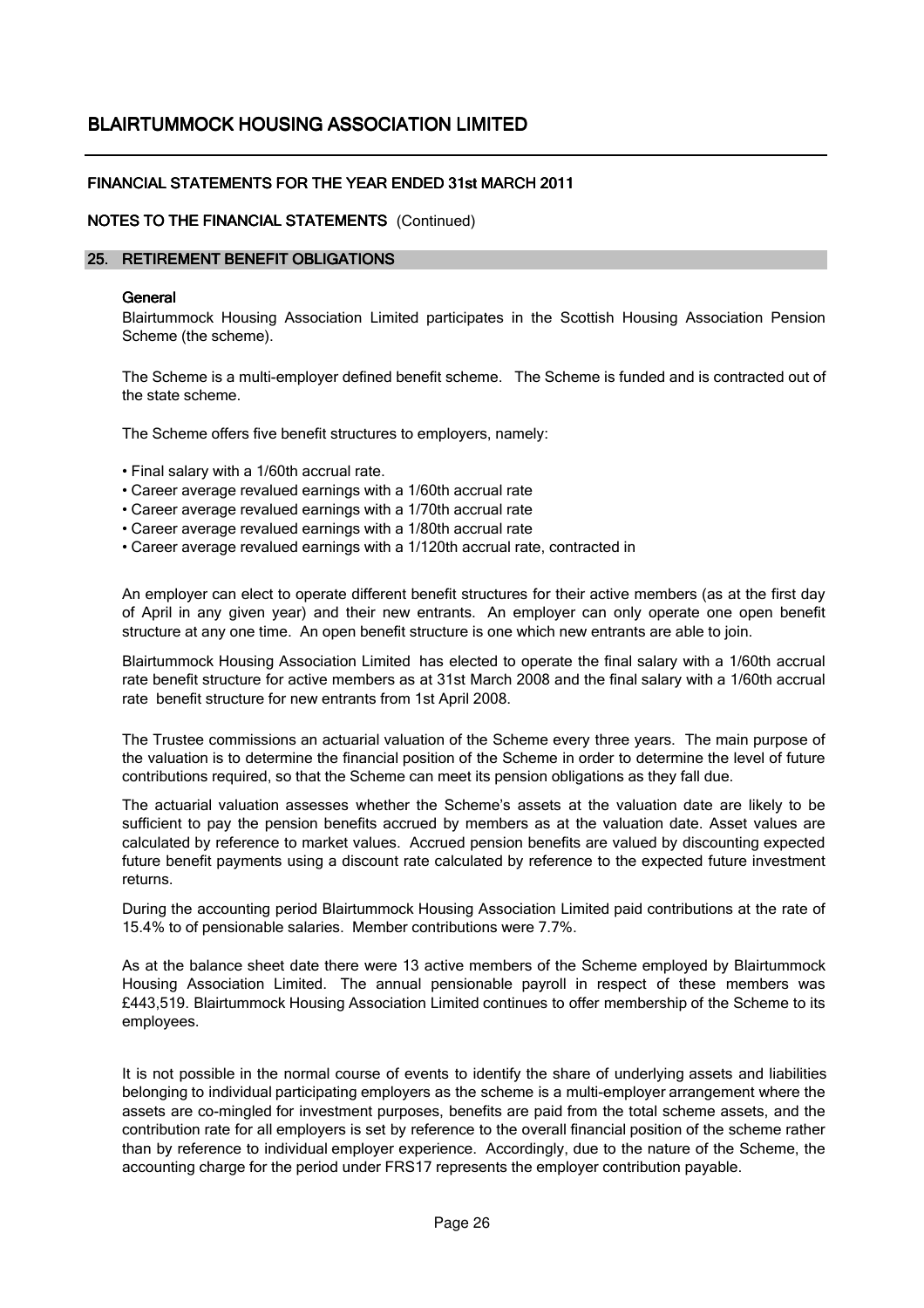## FINANCIAL STATEMENTS FOR THE YEAR ENDED 31st MARCH 2011

## NOTES TO THE FINANCIAL STATEMENTS (Continued)

#### 25. RETIREMENT BENEFIT OBLIGATIONS (Continued)

The last formal valuation of the Scheme was performed as at 30th September 2009 by a professionally qualified actuary using the Projected Unit Credit method. The market value of the Scheme's assets at the valuation date was £295m. The valuation revealed a shortfall of assets compared with the value of liabilities of £160m (equivalent to a past service funding level of 64.8%).

The Scheme Actuary has prepared an Actuarial Report that provides an approximate update on the funding position of the Scheme as at 30th September 2010. Such a report is required by legislation for years in which a full actuarial valuation is not carried out. The funding update revealed a increase in the assets of the Scheme to £335 million and indicated an increase in the shortfall of assets compared to liabilities to approximately £162 million, equivalent to a past service funding level of 67.4%.

#### Financial Assumptions

The financial assumptions underlying the valuation as at 30th September 2009 were as follows:

|                                                                                                                                                                                          | % p.a.     |
|------------------------------------------------------------------------------------------------------------------------------------------------------------------------------------------|------------|
| - Investment return pre-retirement                                                                                                                                                       | 7.4        |
| - Investment return post-retirement - non pensioners                                                                                                                                     | 4.6        |
| - Investment return post-retirement - pensioners                                                                                                                                         | 4.8        |
| - Rate of Salary increases                                                                                                                                                               | 4.5        |
| - Rate of pension increases:<br>pension accrued pre 6 April 2005 in excess of GMP<br>pension accrued from 6 April 2005<br>(for leavers before 1 October 1993 pension increases are 5.0%) | 2.9<br>2.2 |
| - Rate of price inflation                                                                                                                                                                | 3.0        |

The valuation was carried out using the SAPS (S1PA) All pensioners Year of Birth Long Cohort with 1% p.a. minimum improvement for non-pensioners and pensioners. The table below illustrates the assumed life expectancy in years for pension scheme members at age 65 using these mortality assumptions:

|                | Males                            | Females                          |
|----------------|----------------------------------|----------------------------------|
|                | Assumed life                     | Assumed life                     |
|                | expectancy in years<br>at age 65 | expectancy in years<br>at age 65 |
| Non-pensioners | 18.1                             | 20.6                             |
| Pensioners     | 18 1                             | 20 R                             |